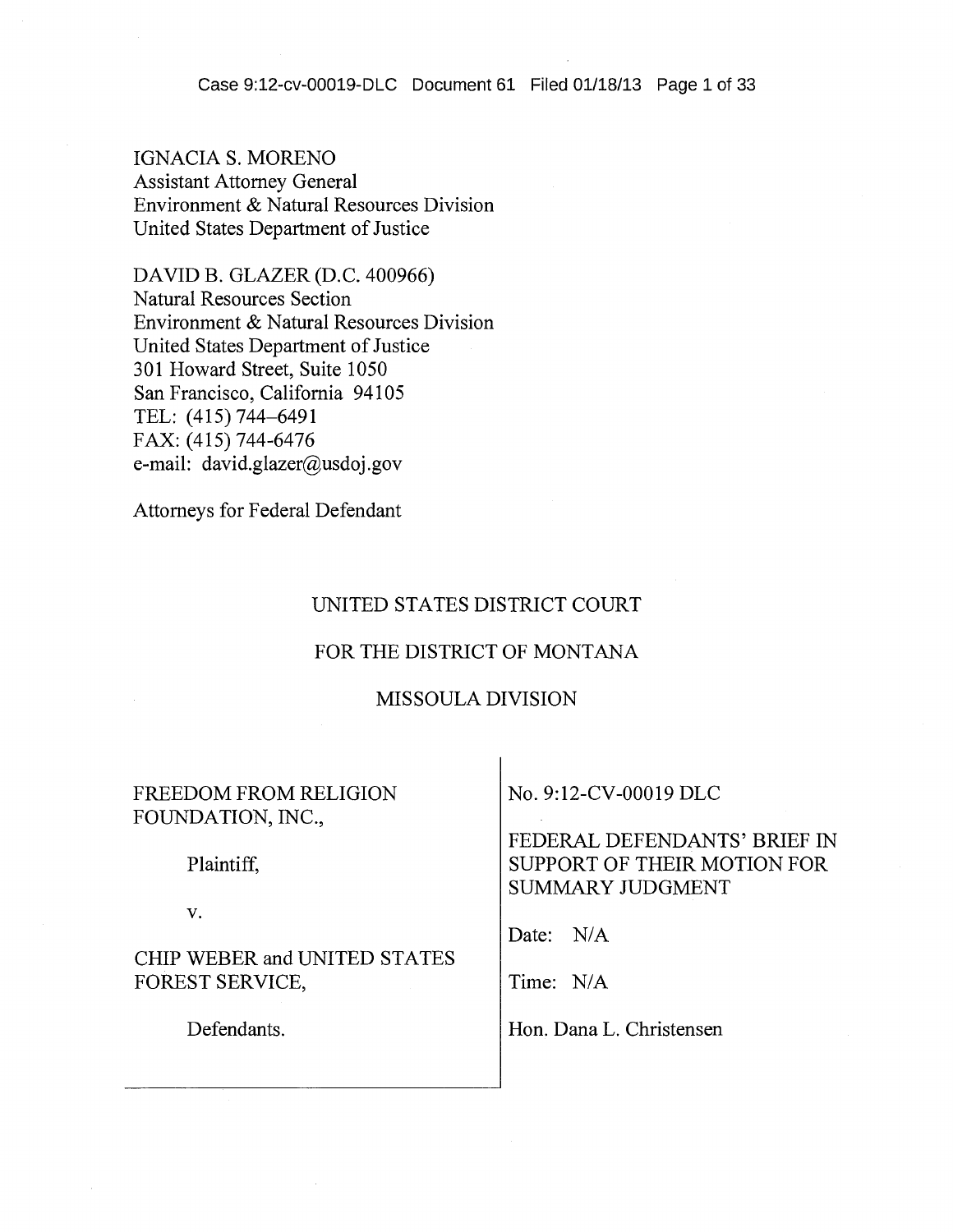# TABLE OF CONTENTS

| I.        |                                                                   |
|-----------|-------------------------------------------------------------------|
| II.       |                                                                   |
| A.        |                                                                   |
| <b>B.</b> |                                                                   |
| C.        |                                                                   |
| 1.        |                                                                   |
| 2.        |                                                                   |
| 3.        |                                                                   |
| III.      |                                                                   |
| A.        | Reissuance of the Special Use Permit is Constitutional Under the  |
|           |                                                                   |
| 1.        | Reissuance of the Special Use Permit does not reflect a religious |
|           |                                                                   |
| 2.        | Reissuance of the Permit does not reflect government endorsement  |
|           |                                                                   |
| 3.        | Reissuance of the Permit does not create excessive government     |
|           |                                                                   |
| <b>B.</b> | Reissuance of the Special Use Permit is Constitutional Under the  |
|           |                                                                   |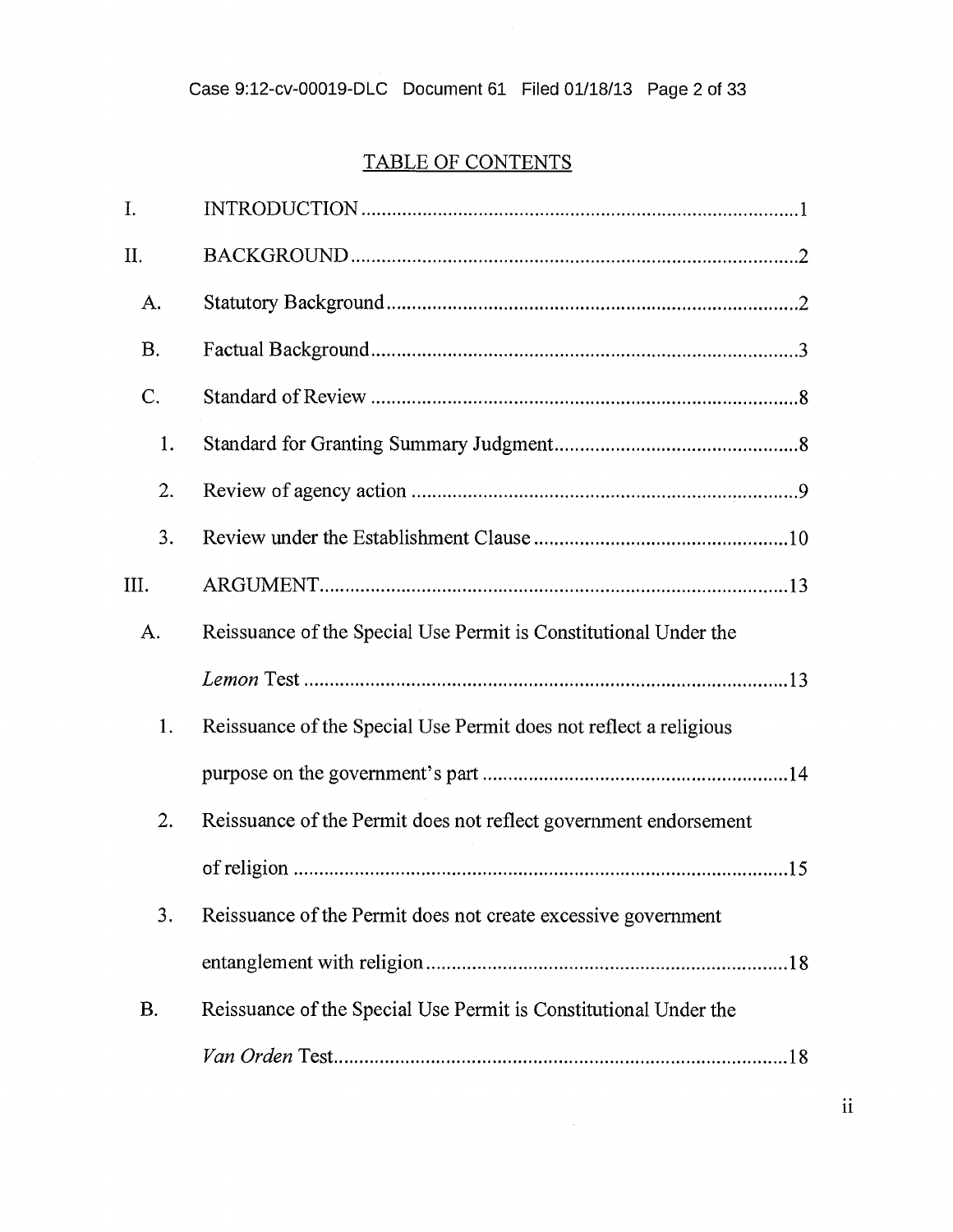| 2. |  |
|----|--|
| 3. |  |
| 4. |  |
|    |  |

 $\sim$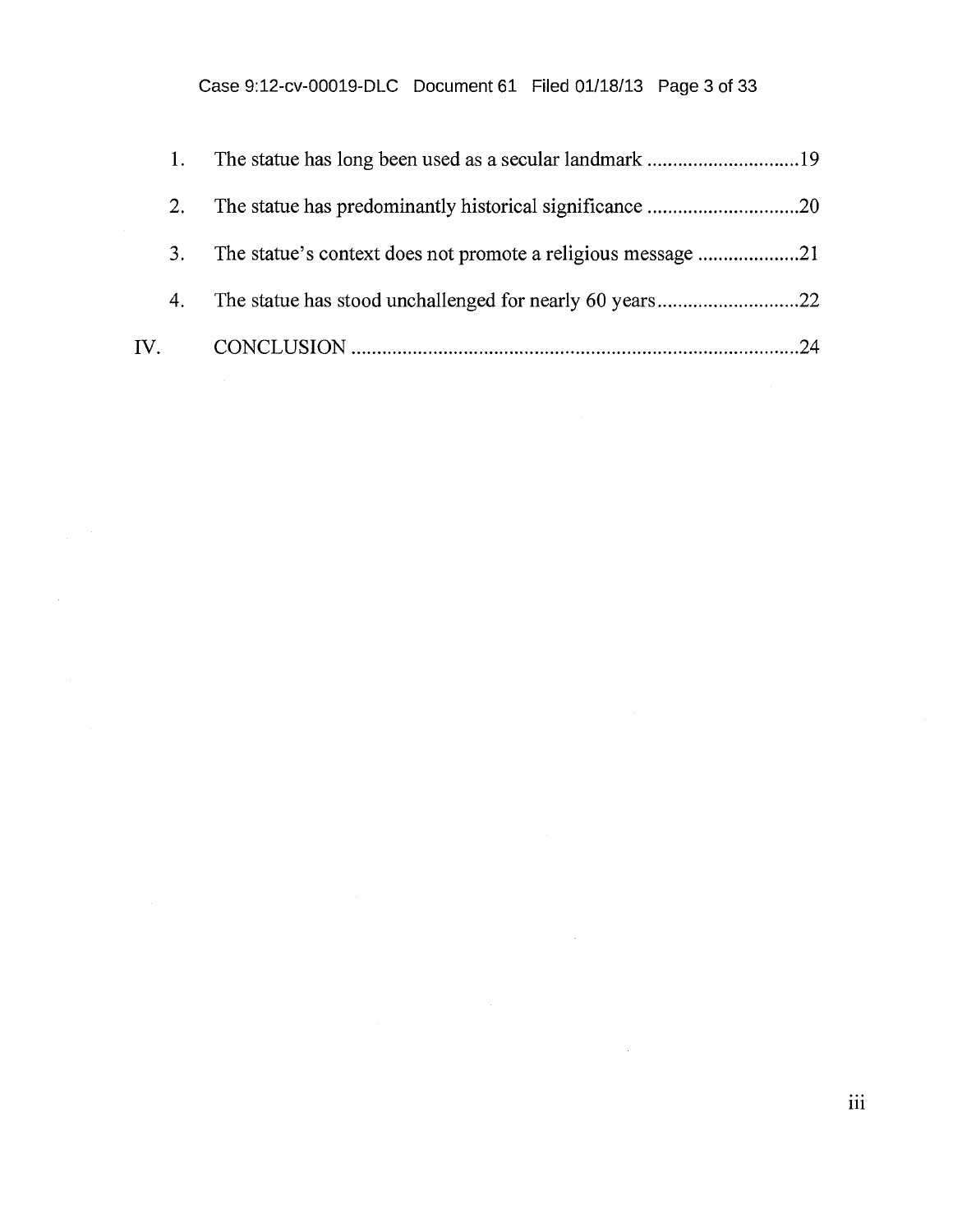## TABLE OF AUTHORITIES

## **CASES**

| Access Fund v. U.S. Department of Agricultural,                    |
|--------------------------------------------------------------------|
| Agostini v. Felton,                                                |
| America Family Association, Inc. v. City & Cnty. of San Francisco, |
| Anderson v. Liberty Lobby, Inc.,                                   |
| Barnes-Wallace v. City of San Diego,                               |
| Beller v. Middendorf,                                              |
| Buono v. Norton,                                                   |
| Capitol Square Review and Advisory Board v. Pinette,               |
| Card v. City of Everett,                                           |
| Celotex Corp. v. Catrett,                                          |
| Cholla Ready Mix v. Civish,                                        |
| F.D.I.C. v. Meyer,                                                 |
|                                                                    |

 $\label{eq:2} \frac{1}{\sqrt{2}}\sum_{i=1}^n\frac{1}{\sqrt{2\pi}}\sum_{i=1}^n\frac{1}{\sqrt{2\pi}}\sum_{i=1}^n\frac{1}{\sqrt{2\pi}}\sum_{i=1}^n\frac{1}{\sqrt{2\pi}}\sum_{i=1}^n\frac{1}{\sqrt{2\pi}}\sum_{i=1}^n\frac{1}{\sqrt{2\pi}}\sum_{i=1}^n\frac{1}{\sqrt{2\pi}}\sum_{i=1}^n\frac{1}{\sqrt{2\pi}}\sum_{i=1}^n\frac{1}{\sqrt{2\pi}}\sum_{i=1}^n\frac{1}{$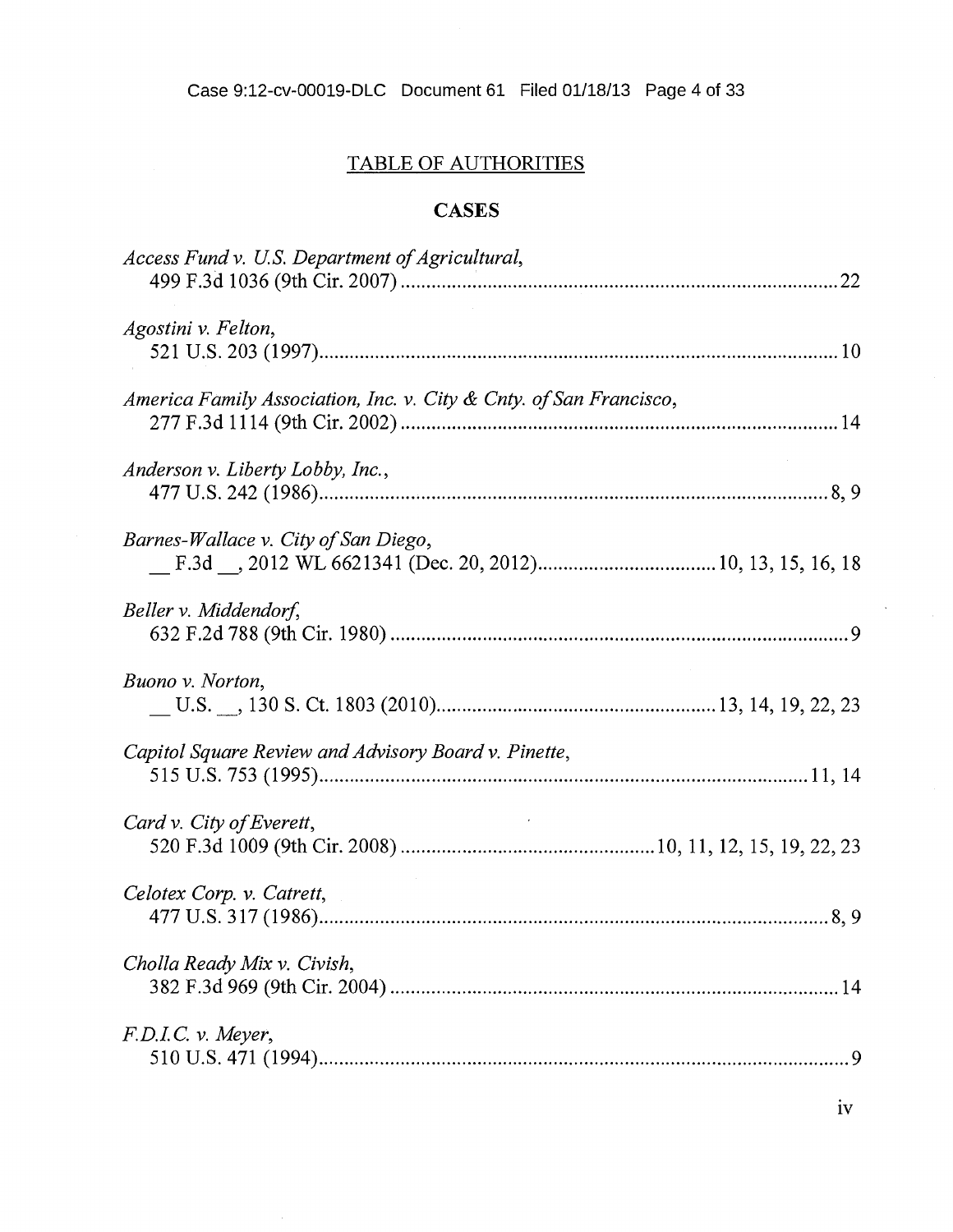#### Case 9:12-cv-00019-DLC Document 61 Filed 01/18/13 Page 5 of 33

| Lemon v. Kurtzman,                              |
|-------------------------------------------------|
| Loeffler v. Frank,                              |
| McCreary v. America Civil Liberties Union,      |
| Morongo Band of Mission Indians v. FAA,         |
| Preserv. Coal., Inc. v. Pierce,                 |
| San Carlos Apache Tribe v. United States,       |
| School District of Abington Tp., PA v. Schempp, |
| United States v. Sherwood,                      |
| Stone v. Graham,                                |
| Trunk v. City of San Diego,                     |
| United States v. Testan,                        |
| Van Orden v. Perry,<br>24                       |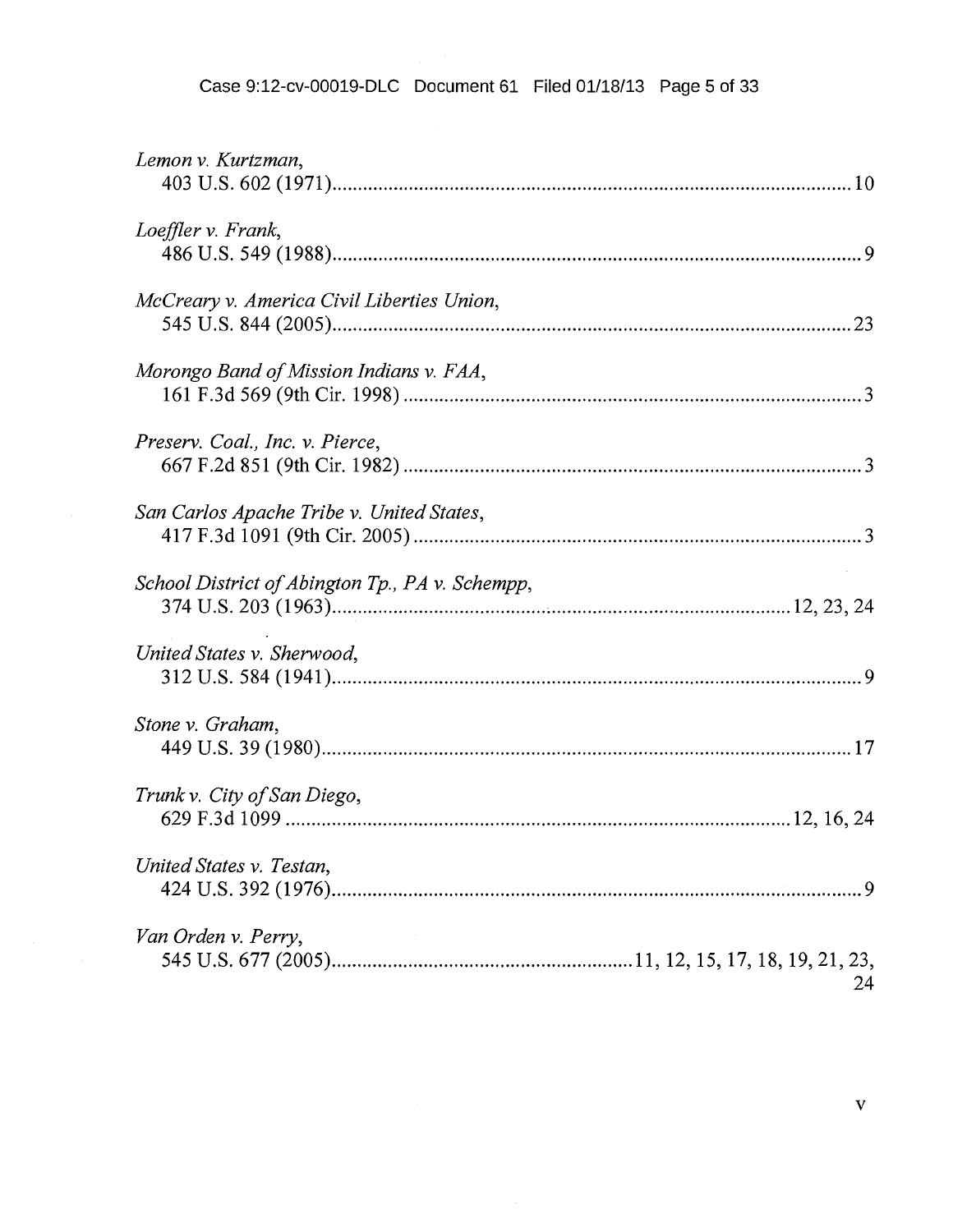## **STATUTES**

## **REGULATIONS**

 $\sim 10^7$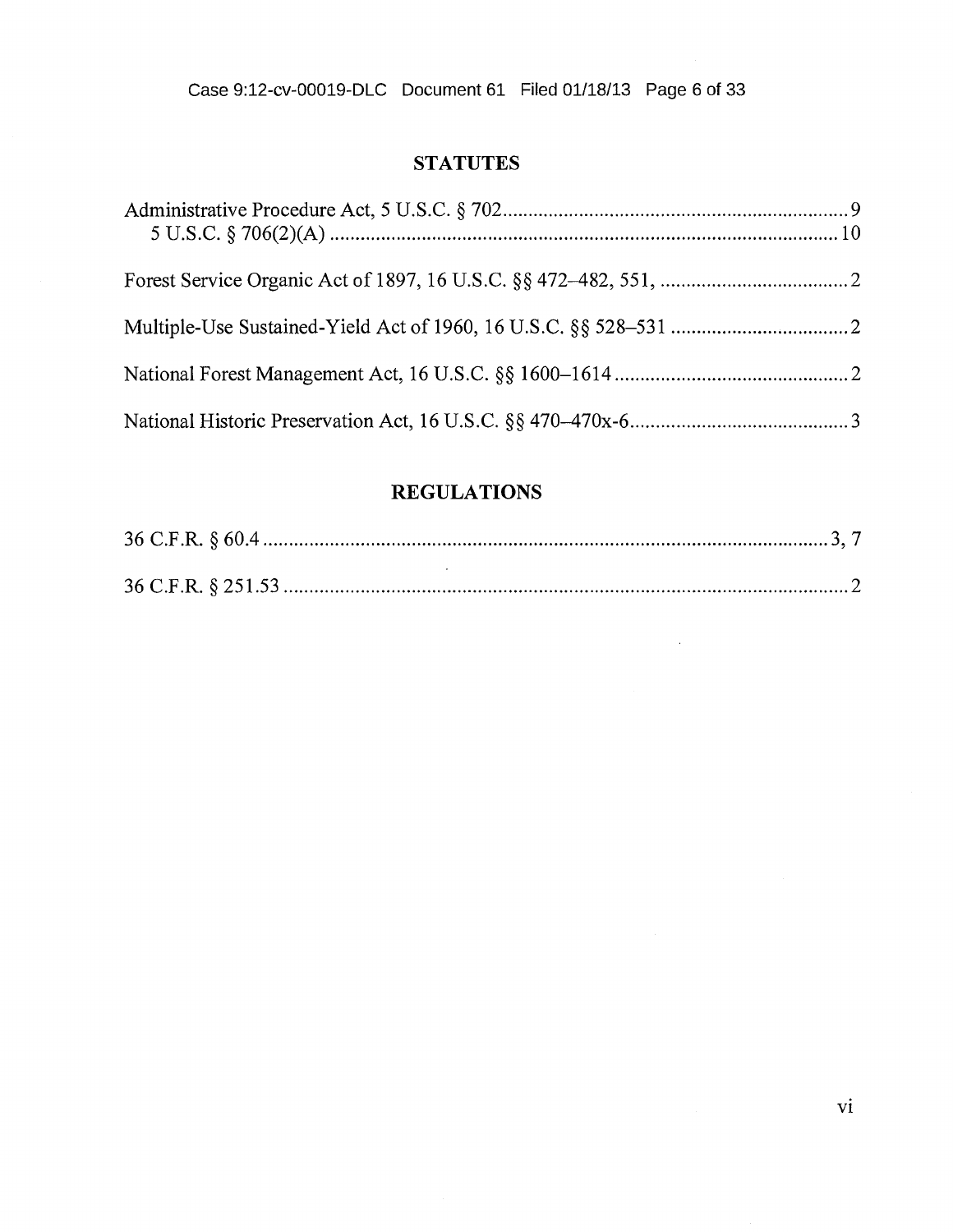Federal Defendants U.S. Forest Service ("Forest Service") and Chip Weber (collectively, the "Federal Defendants") submit this brief in support of their motion for summary judgment.<sup>1</sup> In accordance with Local Rule 56.1(a), a separate Statement of Undisputed Facts ("SUF") accompanies this motion. This motion further relies on the Administrative Record filed in this case, ECF No. 25,<sup>2</sup> as well as the accompanying Declaration of Ian Smith and Expert Report of Ian Smith. <sup>3</sup>

### I. INTRODUCTION

In this action, Plaintiff presents a constitutional challenge under the First Amendment's Establishment Clause to a narrow and limited federal action: the renewal of a Special Use Permit originally issued nearly sixty years ago to a private organization for maintenance of a privately-owned statue of Jesus on federal land leased to a private ski resort operator. The statue has existed without controversy for nearly sixty years until Plaintiff filed its lawsuit. Federal Defendants file this motion because the facts in this case are well known to all parties and not genuinely in dispute; thus, Federal Defendants believe that this case

<sup>&</sup>lt;sup>1</sup> The Court's Scheduling Order, ECF No. 31,  $\P$  1, gave Plaintiff the opportunity to file a motion for summary judgment by January 4, 2013, which Plaintiff elected not to do. Nevertheless, the Court's Order allows the Federal Defendants to file a motion for summary judgment and supporting papers by January 18, 2013. *Id.*  <sup>2</sup> Citations to the Administrative Record are given as "X-y," where "X" refers to the topical portion of the Record and "y" refers to the document number.  $3$  Mr. Smith was deposed on October 31, 2012.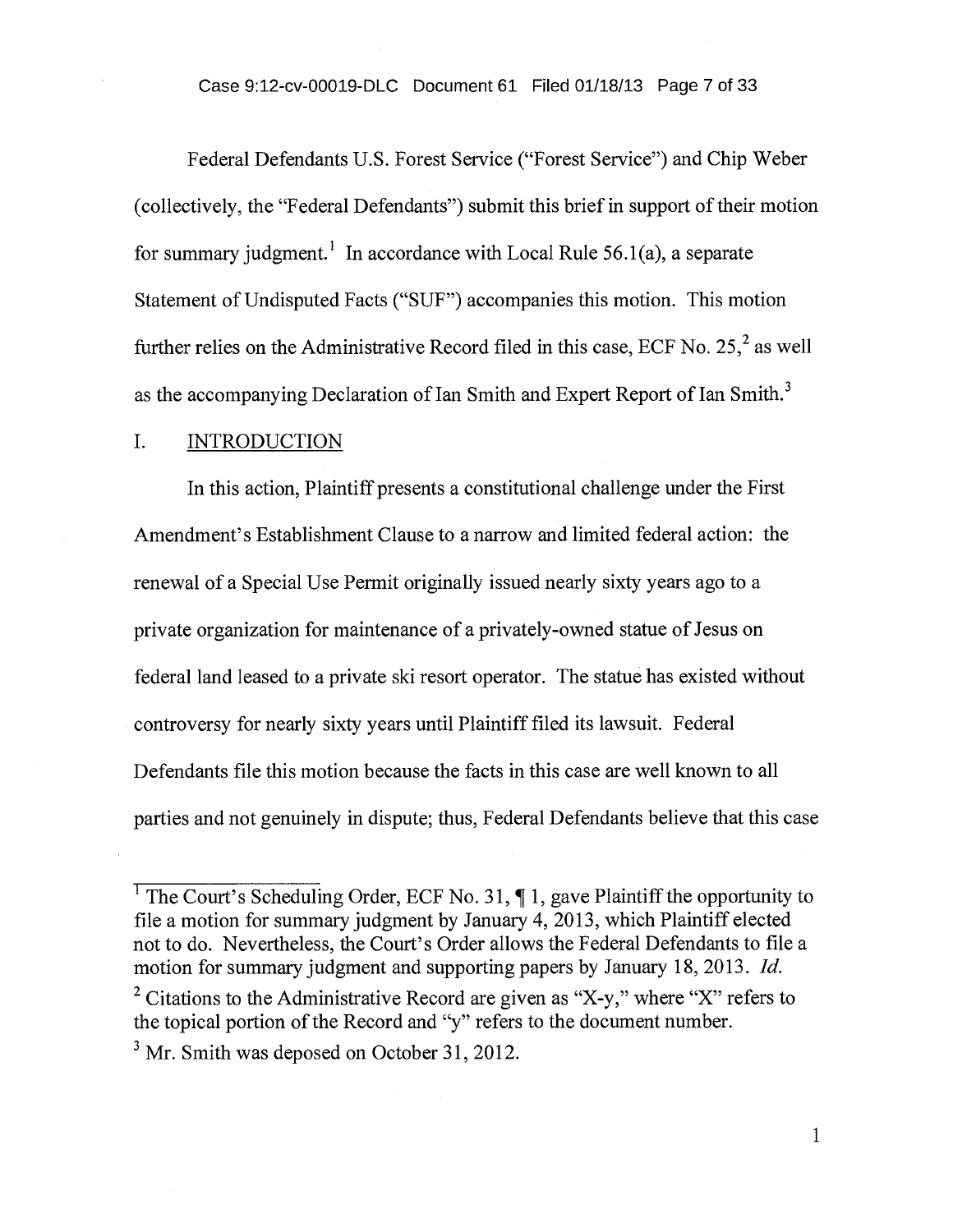is ripe for summary resolution and that there is no need for the Court to expend its resources on a time-consuming trial.

#### II. BACKGROUND

#### A. Statutory Background

The Forest Service manages the National Forests pursuant to duties and obligations established under the Forest Service Organic Act of 1897, 16 U.S.C. §§ 472-482, 551, the Multiple-Use Sustained-Yield Act of 1960, 16 U.S.C. §§ 528-531, and National Forest Management Act, 16 U.S.C. §§ 1600-1614. Pursuant to delegated authority, the Forest Service may permit use of the national forests for a variety of purposes. *See* 36 C.F.R. § 251.53 (listing authorities and purposes for which permits may be issued).<sup>4</sup> Authorized uses include distributing noncommercial printed materials; operating public sanitariums, resorts, hotels, and educational facilities; conducting archeological investigations; constructing and operating oil and natural gas pipelines; grazing; mining; road-building; recreation; constructing and maintaining reservoirs and irrigation facilities; constructing and maintaining electrical distribution and communications facilities; and constructing and operating ski areas. *Id.* 

<sup>&</sup>lt;sup>4</sup>The Special Use Permit challenged here was issued under the Part 251 regulations.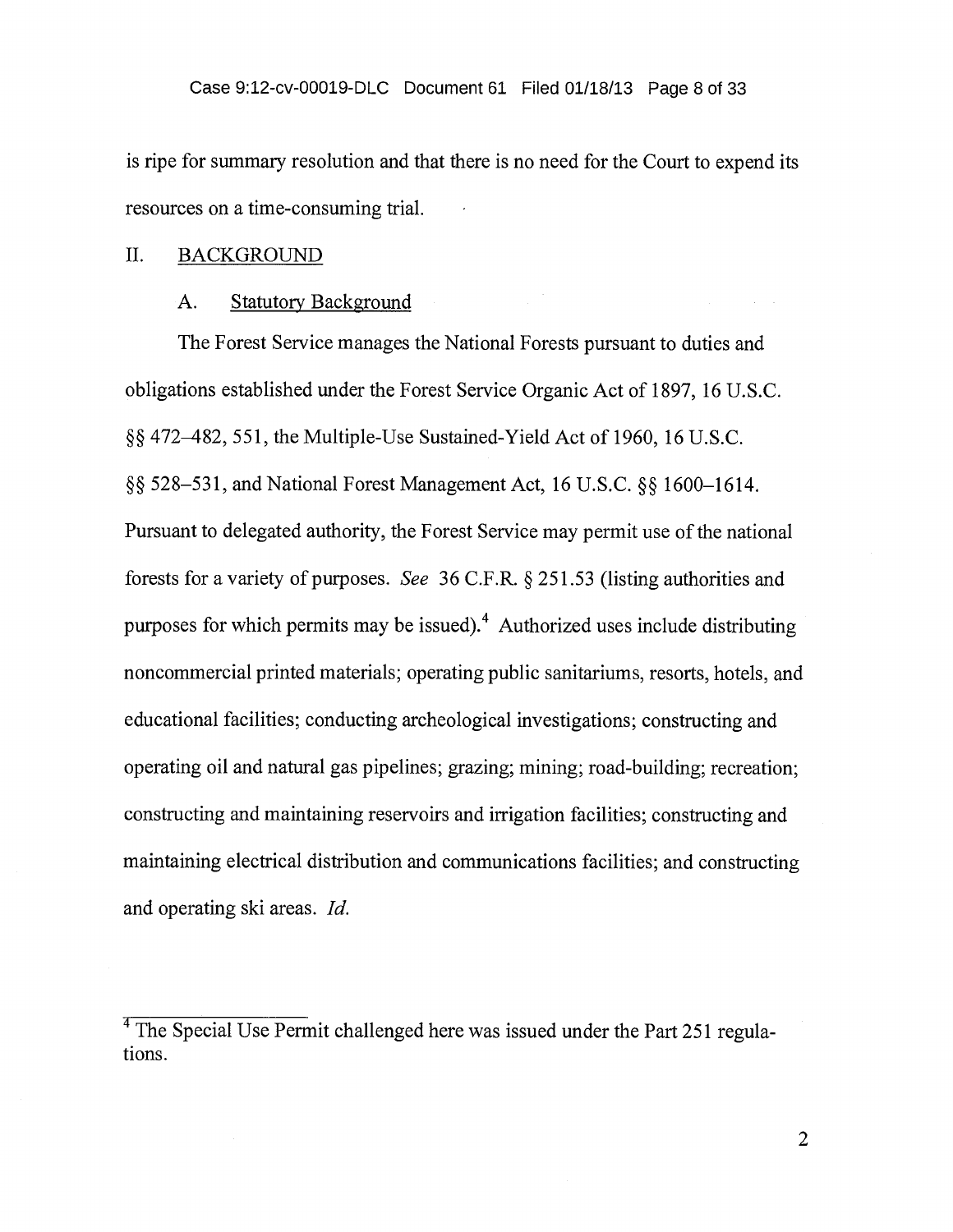#### Case 9:12-cv-00019-DLC Document 61 Filed 01/18/13 Page 9 of 33

The National Historic Preservation Act ("NHPA"), 16 U.S.C. §§ 470- 470x-6, requires the Forest Service and other federal agencies to consider the historic value of properties and cultural artifacts that may be eligible for listing on the National Register of Historic Places ("NHRP"). *See Morongo Band of Mission Indians v. FAA,* 161 F.3d 569, 581 (9th Cir. 1998). NHPA obligations are chiefly procedural in nature; the NHPA is thus a "stop, look, and listen" statute. *San Carlos Apache Tribe v. United States,* 417 F.3d 1091, 1097-98 (9th Cir. 2005); *Preserv. Coal., Inc. v. Pierce,* 667 F.2d 851, 859 (9th Cir. 1982). The criteria under which a property may be considered for NRHP-listing are set out at 36 C.F.R. § 60.4. In implementing the NHPA, federal agencies work with State Historic Preservation Officers.

### B. Factual Background

The Forest Service issued a Special Use Permit to the Knights of Columbus in 1953, in response to their request for permission to erect a privately owned and maintained statue of Jesus Christ as a "shrine," to be located on a privately operated ski resort on the Flathead National Forest. SUF  $\P$  1. The statue was erected in 1954. SUF ¶ 2. The 6-ft tall statue was originally located 400 feet beyond the upper terminus of what was then the main T-bar lift of the Resort and approximately 70 feet higher in elevation. SUF ¶ 3. The statue was thus not placed at a location on the mountain where it would mostly likely be seen. Once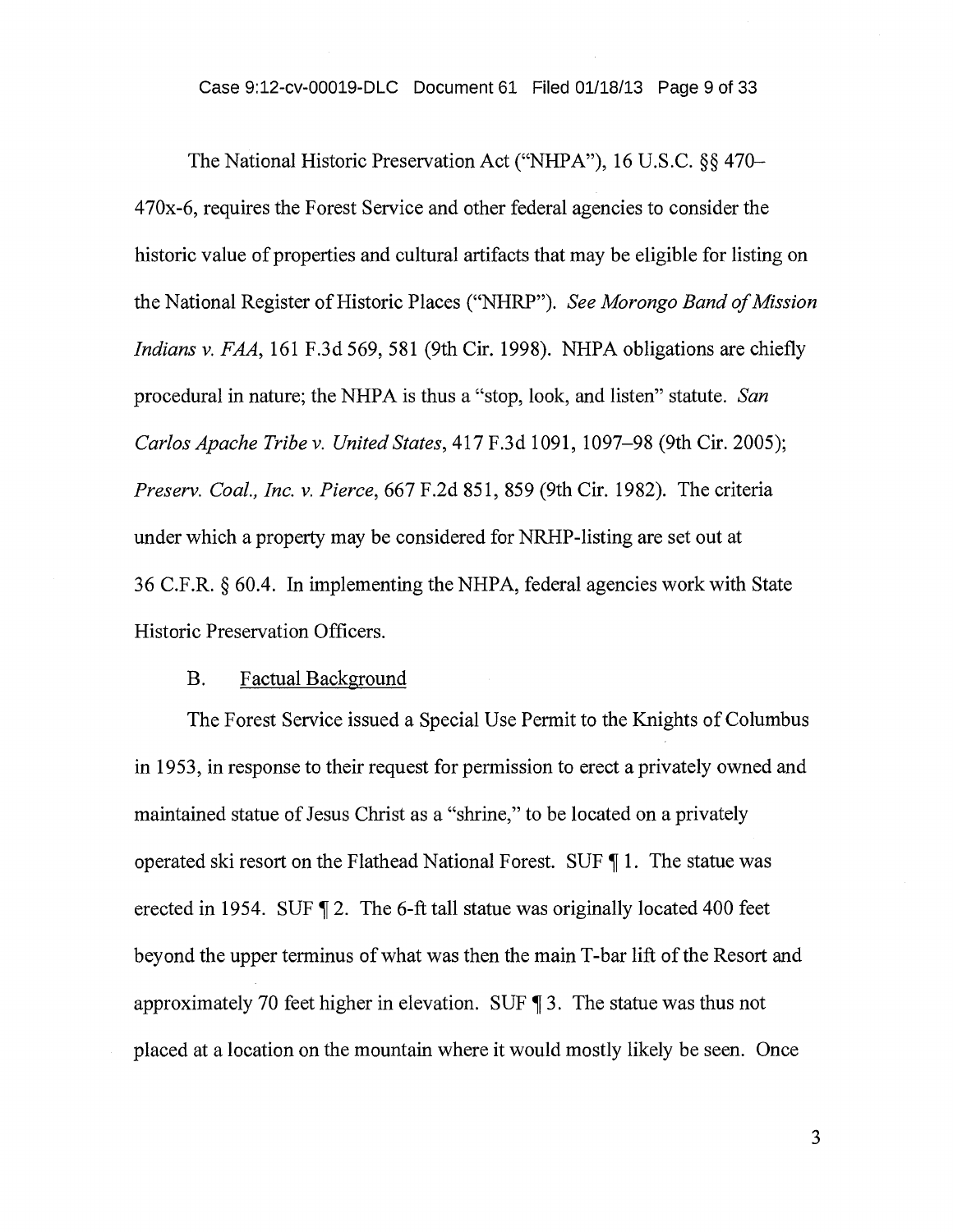the new Chair One was built in 1960, skiers had access to much higher skiing terrain on another area of the mountain. SUF ¶ 4. In 1968, a second chairlift (Chair Two) was built to replace the old T-bar lift; that lift dropped skiers off in an area above the statue. SUF ¶ 5. The statue is off to the side of the run served by Chair Two. *Id.* No hiking trails directly lead to the statue, which is located behind a copse of trees, and people ordinarily would not have occasion to see the statue in the summer unless they strayed from existing trails. *Id.* The statue is not advertised by the Resort as an attraction or feature of interest. *Id.* In 2010, prior to this litigation, the Resort installed a plaque at the base of the statue plainly indicating that the statue is a privately erected and maintained memorial, reciting that "[t]he statue was installed in 1955 and has been maintained by the Knights of Columbus from St. Matthew's ever since." SUF ¶ 21.

The Forest Service renewed the Special Use Permit for the statue in 1990 and 2000, both times for ten-year terms. SUF ¶ 6. The Knights of Columbus again sought renewal of the Special Use Permit in 2010, which the Forest Service initially denied on August 24, 2011, citing constitutional concerns.<sup>5</sup> SUF  $\P$  7. On October 21, 2011, the Forest Service withdrew its earlier denial and issued a public

 $\overline{4}$ 

 $<sup>5</sup>$  The denial letter noted that "the Establishment Clause of the First Amendment to</sup> the United States Constitution prohibits the government from promoting or affiliating itself with any religious doctrine or organization." A-18, at 2.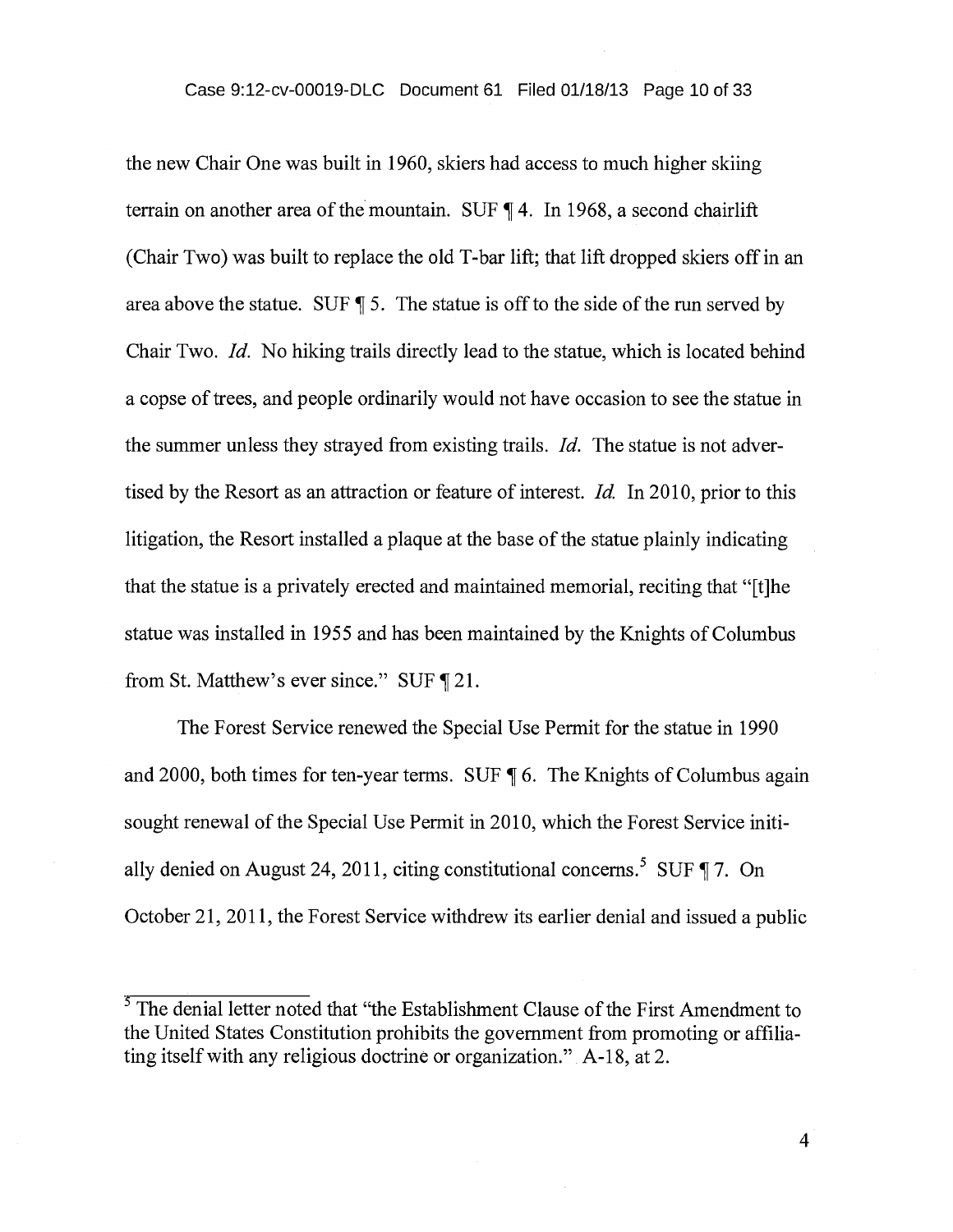notice soliciting comments on a formal proposal for reissuance of the Permit. SUF 118. In response to its solicitation for public comment, the Forest Service received approximately 95,000 comments from October 19 to December 8, 2011.<sup>6</sup> SUF  $\P$  9. On January 31, 2012, after evaluating the statue's historical context and special value to the community, the Forest Service issued a new decision to reauthorize the Special Use Permit for a term of ten years. SUF ¶¶ 10, 11.

In its January 31, 2012 Decision Memo, the Forest Service noted that the statue "has been a long standing object in the community since 1953 and is important to the community for its historical heritage." SUF ¶ 11. The Cultural Resource Summary, A-07, prepared pursuant to the NHPA in connection with the Special Use Permit renewal request,<sup>7</sup> explained that the statue's "primary historical" value is its association with the early development of the Big Mountain ski area, now Whitefish Mountain Resort. . . ." and that "[i]t is a contributing (and minor) piece of the ski hill's overall sociocultural, economic, and technological history." SUF ¶ 12. In a September 19, 2011 letter to the Forest Service, the Montana State

 $6$  As Plaintiff acknowledges, public support for the statue was overwhelming, including tens of thousands of supporters who had responded through a public advocacy group and a public website established by then-Representative Denny Rehberg. *See* Compl. 143.

 $<sup>7</sup>$  That analysis had not been completed prior to the issuance of the Forest Service's</sup> initial denial on August 24, 2011, but was completed prior to the January 31, 2012 Decision Memo reauthorizing the Special Use Permit.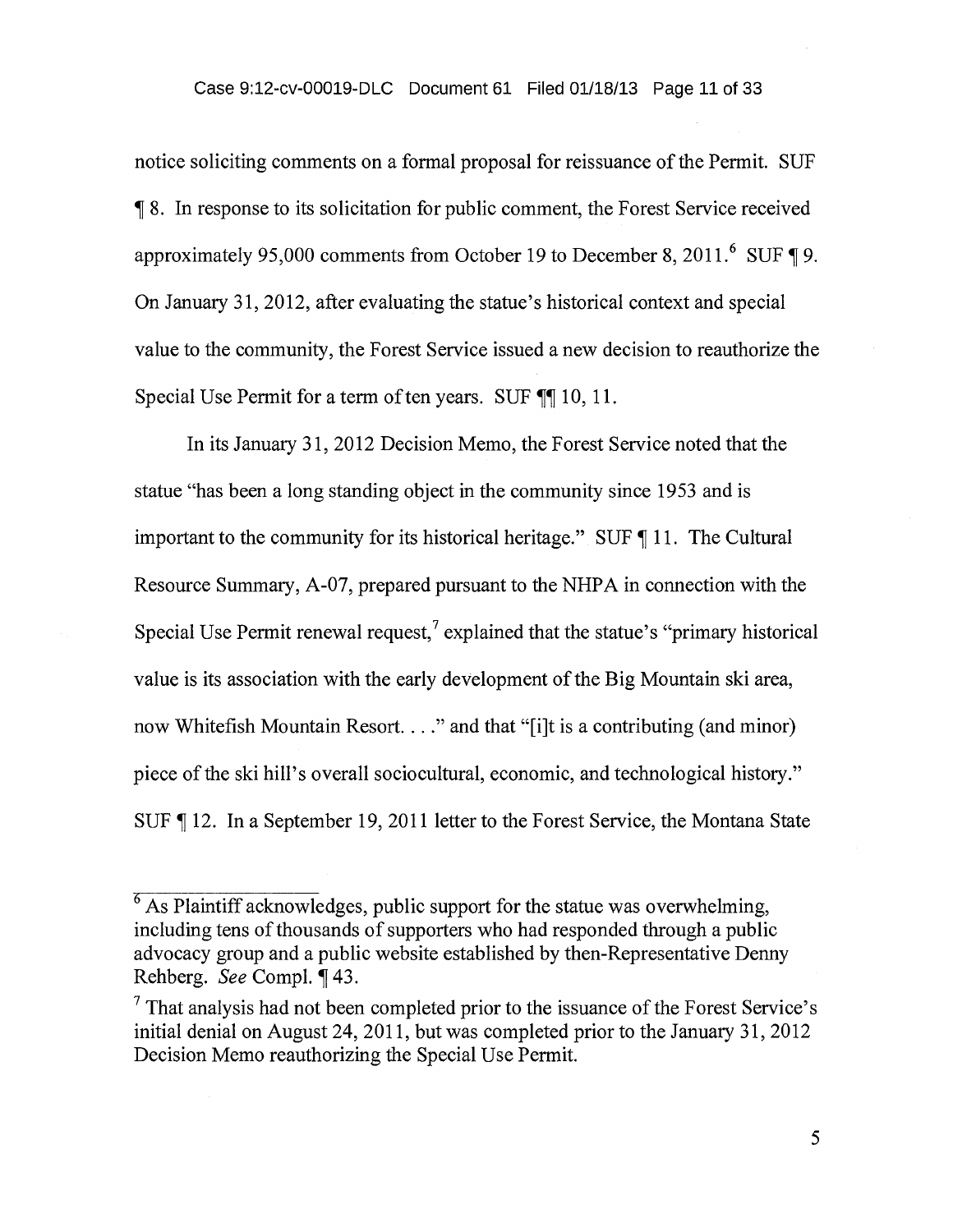Historic Preservation Officer concurred that the statue "has long been a part of the historic identity of the area" and that "it is a local land mark that skiers recognize, and it is a historic part of the resort." SUF ¶ 13.

The Forest Service's Heritage Resource Inventory Report, D-04, completed as part of the Agency's NHPA analysis on December 15, 2011, $^8$  further explains the significance of the statue as an object of potential historical significance under the NHPA. The Report describes how the

Big Mountain Ski Resort, now Whitefish Mountain Resort, has had a significant influence on the history of Whitefish[,] playing a significant role in the transition of Whitefish from a town heavily dependent on the lumber industry to a community built around tourism, skiing, and outdoor recreation.

SUF 14. The Report notes that "the ski area has changed a great deal over the years with new lifts, runs, and facilities and many of the original lifts and runs have been moved or realigned and the ski area as a whole is probably not eligible for listing in the National Register of Historic Places due to a lack of integrity." *Id.*  On the other hand, while the Resort itself may have changed, the Report observes that

[t]he statue has integrity of location, setting, materials, workmanship, feeling, and association and is a part of the early history of the ski area

 $8$  Like the Cultural Resource Summary, A-07, the Heritage Resource Inventory Report was not completed until after the August 2011 permit renewal denial. However the Forest Service did have the benefit of both reports prior to issuing the January 2012 Decision Memo granting the renewal request.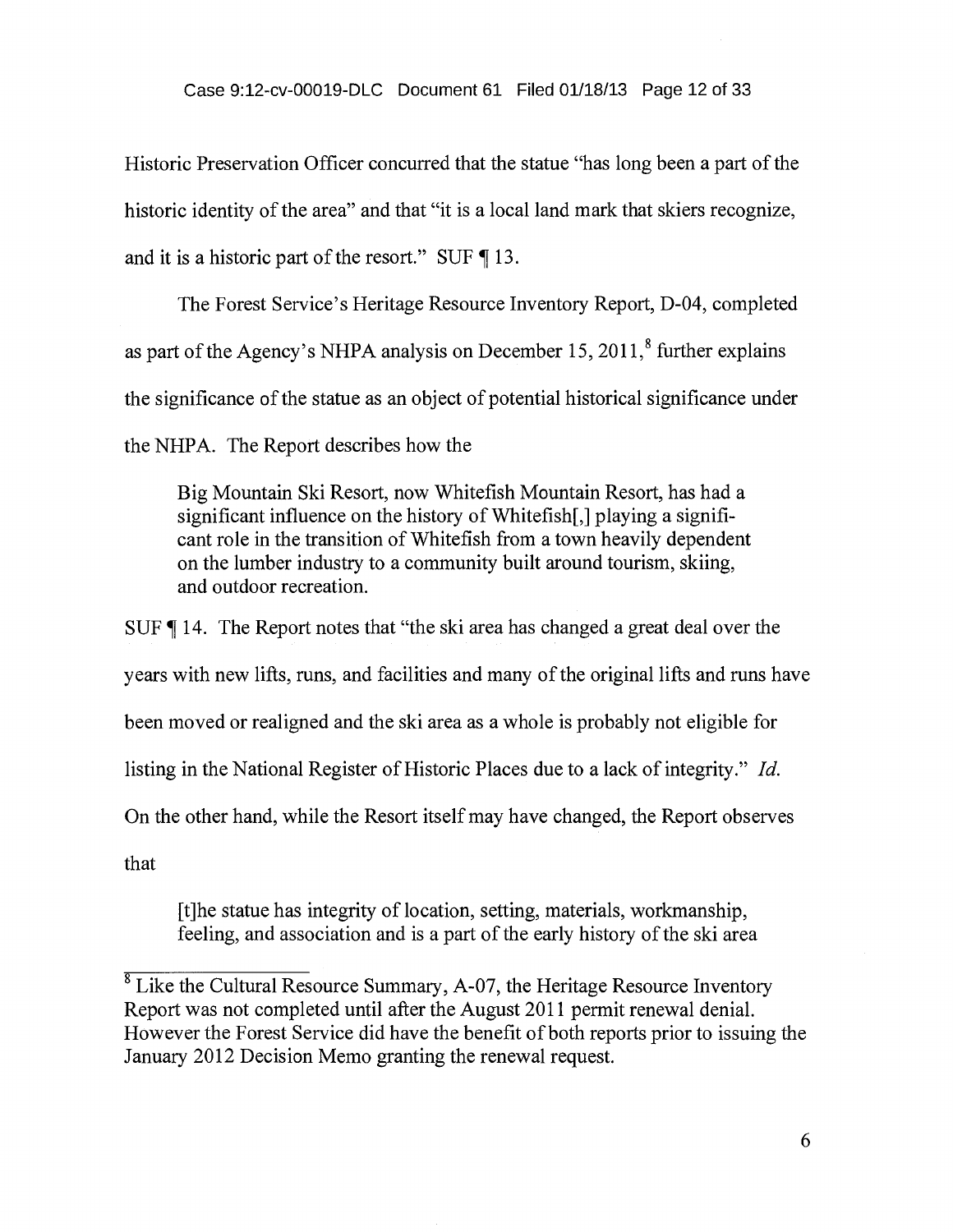and would be considered a contributing element of such a historic district. Individually, it represents a small part of the history of the ski area but since so little remains intact of that early history, the statue of Jesus has been determined eligible for listing on the National Register of Historic Places under criteria "a" — associated with events important to local history and criteria consideration "f' [i.e., "property primarily commemorative in intent if design, age, tradition, or symbolic value has invested it with its own exceptional significance"].<sup>9</sup>

#### *Id.*

Religious observances, when they occur, have often been held in locations other than at the statue, and the statue has not been advertised as a place of religious worship. SUF ¶ 15. Over time, the statue site has been used as a backdrop by a variety of civic and religious groups, including the Boy Scouts, church youth groups, and veterans' associations, for private affairs. SUF ¶ 16. Such events have included weddings and scatterings of ashes; some of those private observances have included prayer. *Id.* While there is anecdotal evidence that, in the past, some prayer services have been held at the statue, one pastor who conducted such services in 1999 or 2000 discontinued them because of poor attendance and bad weather. SUF ¶ 17. Two other pastors conducted services elsewhere on the mountain. *Id.* 

Although the statue intermittently has been the location of some private religious devotion, it has predominantly served as a convenient rendezvous point, a

 $\frac{9}{9}$ The Report cites the NRHP listing criteria under 36 C.F.R. § 60.4.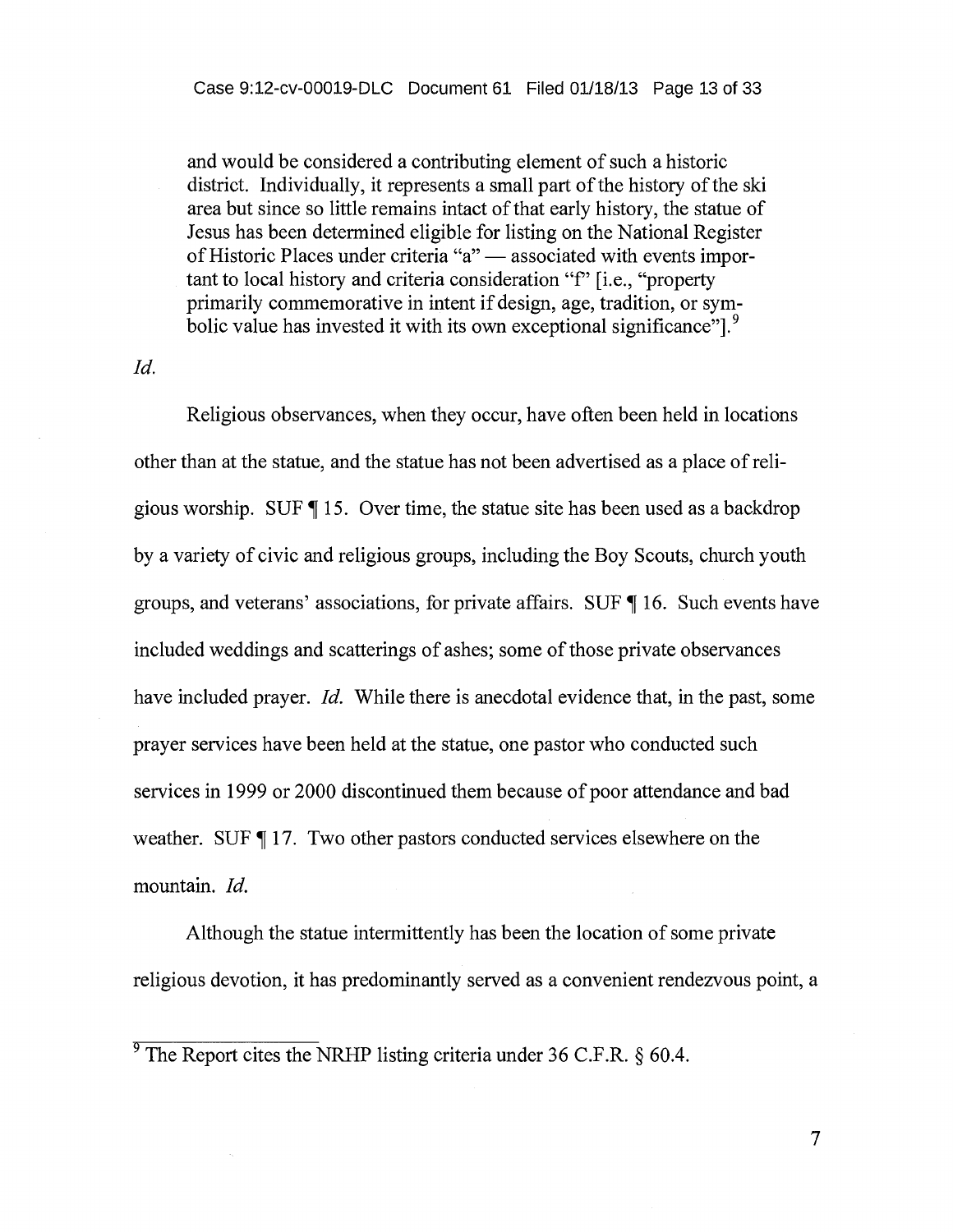site for photo opportunities, and an object of merry-making. SUF ¶ 18. Visitors have often treated the statue with an attitude of playful irreverence, adorning it with ski gear, ties, necklaces, and gloves, or "high-fiving" it as they ski by. *Id.; see also* Smith Report at 19 (contemporary photographs of statue). On the whole, secular uses of the statute and its environs have predominated over religious uses. SUF ¶ 18. The statue has long been part of the fiber of the Big Mountain Resort, as a matter of "historic," not religious identity. SUF ¶ 19. And despite the fact that the statue has stood in its present location since 1954 (that is, for all but the first seven years of the Resort's life), no one has complained about it until the present litigation. SUF ¶ 20.

## C. Standard of Review

#### 1. Standard for Granting Summary Judgment

Under Rule 56 of the Federal Rules of Civil Procedure, a court shall grant a motion for summary judgment when there is no genuine dispute as to any material fact and the moving party is entitled to judgment as a matter of law. *Anderson v. Liberty Lobby, Inc.,* 477 U.S. 242, 247-48 (1986). The moving party bears the initial burden of identifying the elements of the claim or defense and evidence that it believes demonstrates the absence of an issue of material fact. *Celotex Corp. v. Catrett,* 477 U.S. 317, 322-24 (1986). Where the moving party has the burden at trial, "that party must support its motion with credible evidence . . . that would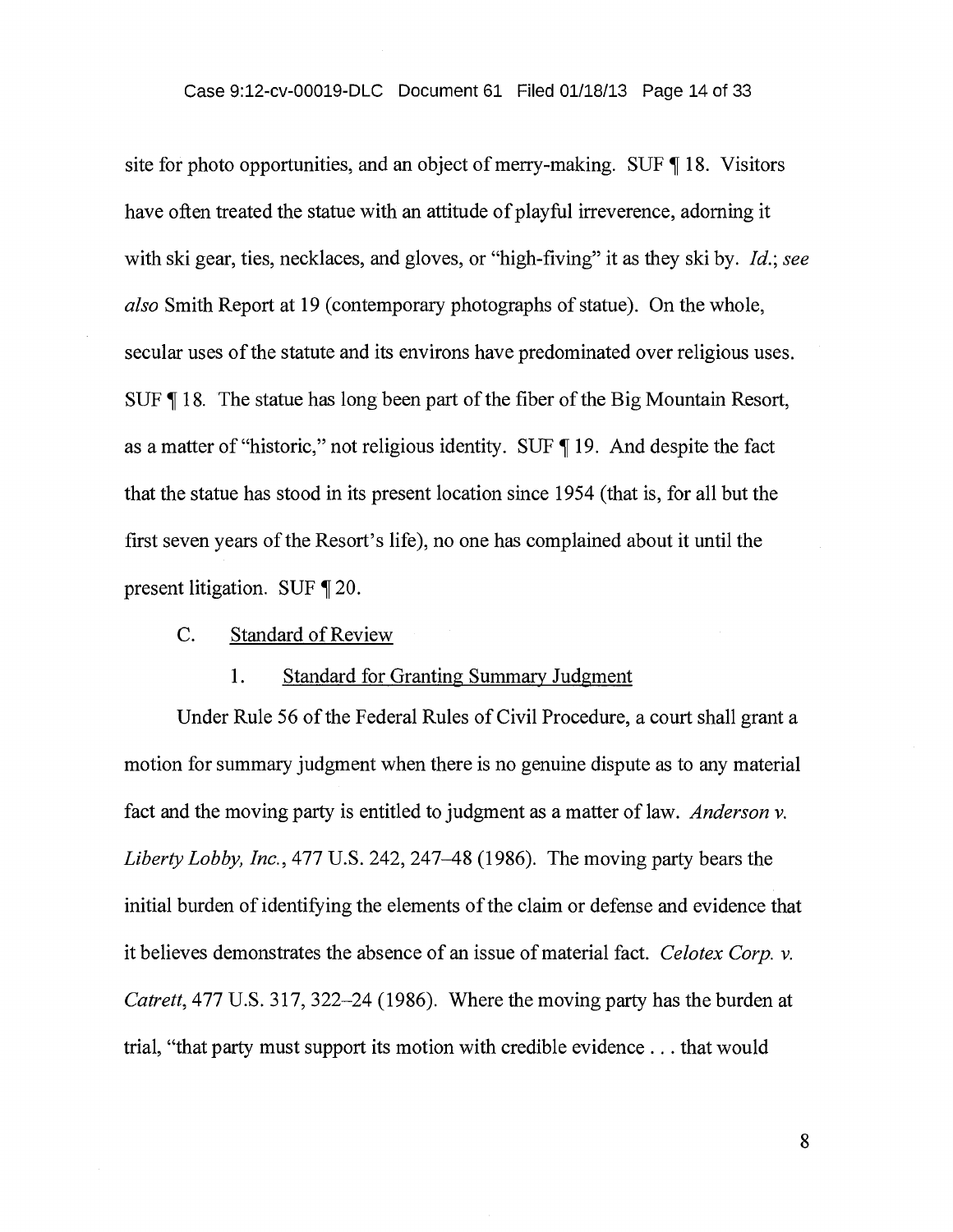entitle it to a directed verdict if not controverted at trial." *Celotex,* 477 U.S. at 331. The burden then shifts to the non-moving party "and requires that party . . . to produce evidentiary materials that demonstrate the existence of a 'genuine issue' for trial[.]" *Id.; Anderson,* 477 U.S. at 256-57.

## 2. Review of agency action

The United States, together with its agencies and its employees, may not be sued in the absence of a waiver of sovereign immunity. *F.D.I.C. v. Meyer*, 510 U.S. 471, 475 (1994); *Loeffler v. Frank,* 486 U.S. 549, 554 (1988); *United States v. Testan,* 424 U.S. 392, 399 (1976). Because only Congress can waive the federal government's sovereign immunity, a suit against the United States or its agencies or employees acting in their official capacities may proceed only in accordance with federal statute and under such conditions as Congress may impose. *Testan,* 424 U.S. at 399; *United States v. Sherwood,* 312 U.S. 584, 586-88  $(1941)$ .<sup>10</sup> Section 702 of the Administrative Procedure Act ("APA"), 5 U.S.C. § 702, waives federal sovereign immunity for certain claims seeking nonmonetary relief and challenging final agency action.<sup>11</sup> Under section 706 of the APA, the

 $\frac{10}{10}$  Sovereign immunity, absent a waiver, bars equitable claims as well as monetary claims against the government. *Beller v. Middendorf*, 632 F.2d 788, 796 (9<sup>th</sup> Cir. 1980) ("Unless sovereign immunity has been waived or does not apply, it bars equitable as well as legal remedies against the United States"), *overruled on other grounds, Witt v. Dep't of the Air Force,* 527 F.3d 806 (9th Cir. 2008).

<sup>&</sup>lt;sup>11</sup> Plaintiff relies on the APA as the applicable waiver of sovereign immunity. (Footnote continued)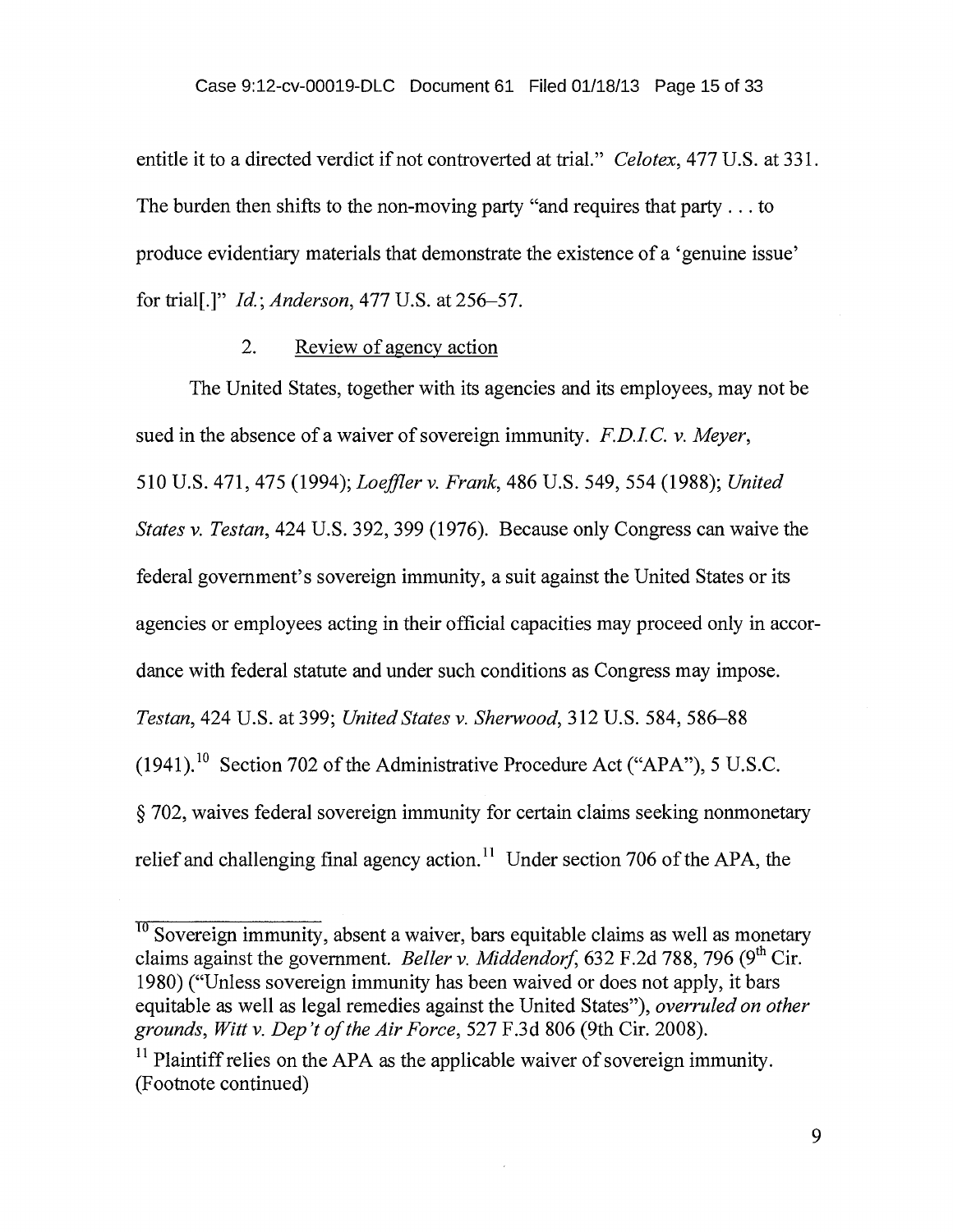court may set aside agency action found to be "arbitrary, capricious, an abuse of discretion, or otherwise not in accordance with law" or "contrary to constitutional right, power, privilege, or immunity[.]"  $5 \text{ U.S.C.}$  § 706(2)(A), (B).

#### 3. Review under the Establishment Clause

As stated by the Ninth Circuit, the traditional test used to determine whether a government action violates the Establishment Clause is the one set forth in *Lemon v. Kurtzman,* 403 U.S. 602 (1971). Under the *Lemon* test, to be constitutional, the government action must "(1) have a secular purpose, (2) have a primary effect that neither advances nor inhibits religion, and (3) not foster an excessive government entanglement with religion." *Barnes-Wallace v. City of San Diego,*  F.3d , Nos. 04-55732, 04-56167, 2012 WL 6621341, at \*11 (Dec. 20, 2012) (quoting *Lemon,* 403 U.S. at 612-13). The Court has subsequently acknowledged that entanglement is "an aspect of the inquiry into a statute's effect," *Agostini v. Felton,* 521 U.S. 203, 233 (1997), and therefore "fold[ed] the 'excessive entanglement' inquiry into . . . the 'effect' prong." *Card v. City of Everett,* 520 F.3d 1009, 1015 (9th Cir. 2008) (quotation omitted). That combined inquiry requires a court to examine "(i) whether governmental aid results in government indoctrination; (ii) whether recipients of the aid are defined by reference to religion; and (iii) whether the aid creates excessive government entanglement with religion." *Barnes-*

Compl., ECF No. 1,  $\P$  5.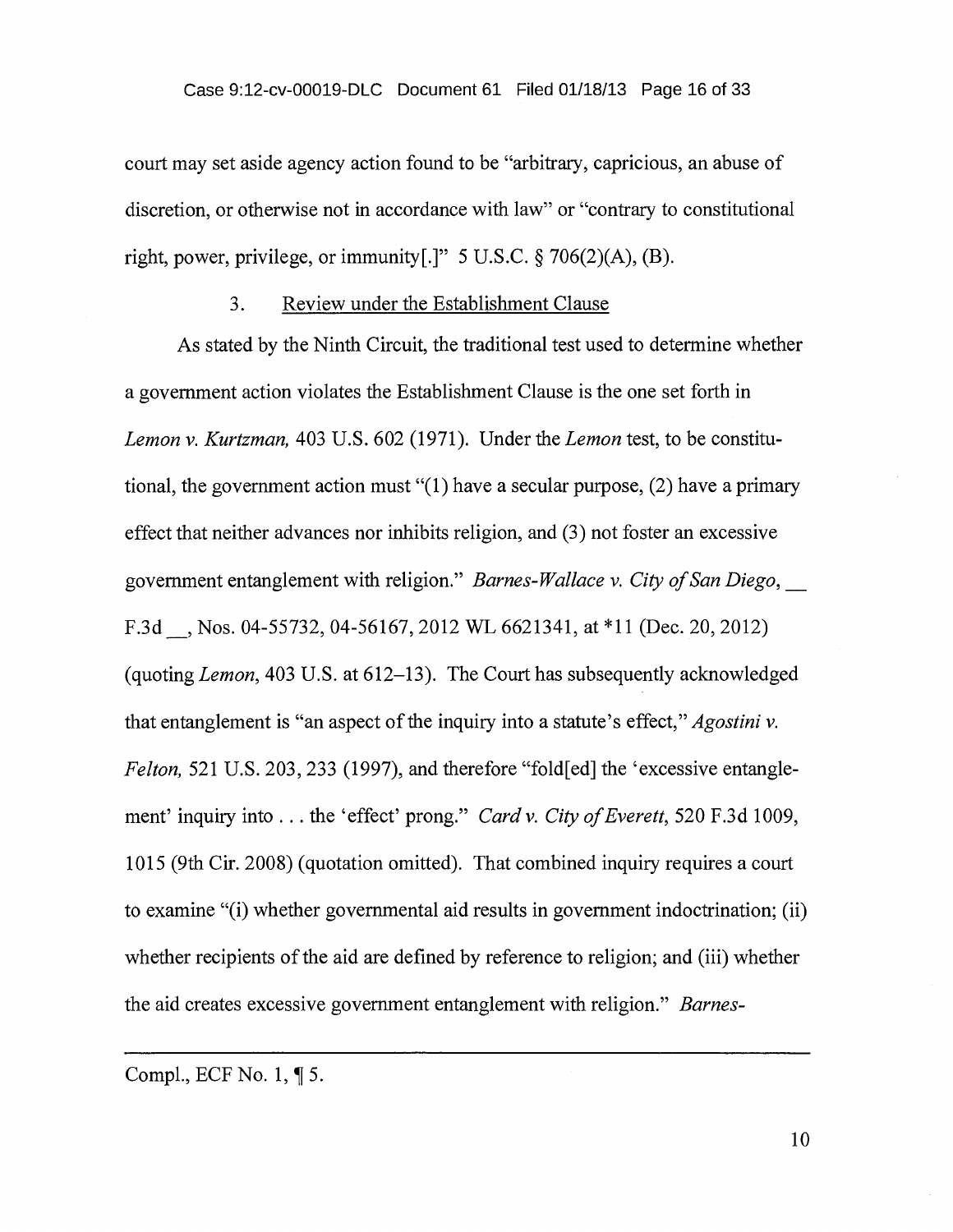*Wallace,* 2012 WL 6621341, at \*12 (quoting *Card,* 520 F.3d at 1015). Both the purpose and effect of the challenged government action are evaluated from the viewpoint of a "reasonable, informed observer." *Capitol Square Review and Advisory Bd. v. Pinette, 515* U.S. 753, 773, 780 (1995) (O'Connor, J., concurring).

In 2005, however, the Supreme Court cast doubt upon the continuing applicability of the *Lemon* test to passive monuments with religious content. In *Van Orden v. Perry,* 545 U.S. 677 (2005), a case concerning a Ten Commandments monument on the grounds of the Texas state capitol, a four-Justice plurality stated that "[w]hatever may be the fate of the *Lemon* test in the larger scheme of Establishment Clause jurisprudence, we think it not useful in dealing with the sort of passive monument that Texas has erected on its Capitol grounds. 545 U.S. at 686. Justice Breyer, in a separate concurrence that has been recognized as the controlling opinion, likewise declined to apply the *Lemon* test, stating that there is "no test-related substitute for the exercise of legal judgment . . . ." *Id.* at 700. Justice Breyer acknowledged that the *Van Orden* display "undeniably ha[d] a religious message, invoking, indeed emphasizing, the Deity," but held that the existence of religious content "cannot conclusively resolve th[e] case." *Id.* at 700— 01. Instead, he emphasized that a court must "examine how the [monument] is *used,"* its context, and its history. *Id.* (emphasis in original). Justice Breyer found it "determinative" that the monument in *Van Orden* had been in place for 40 years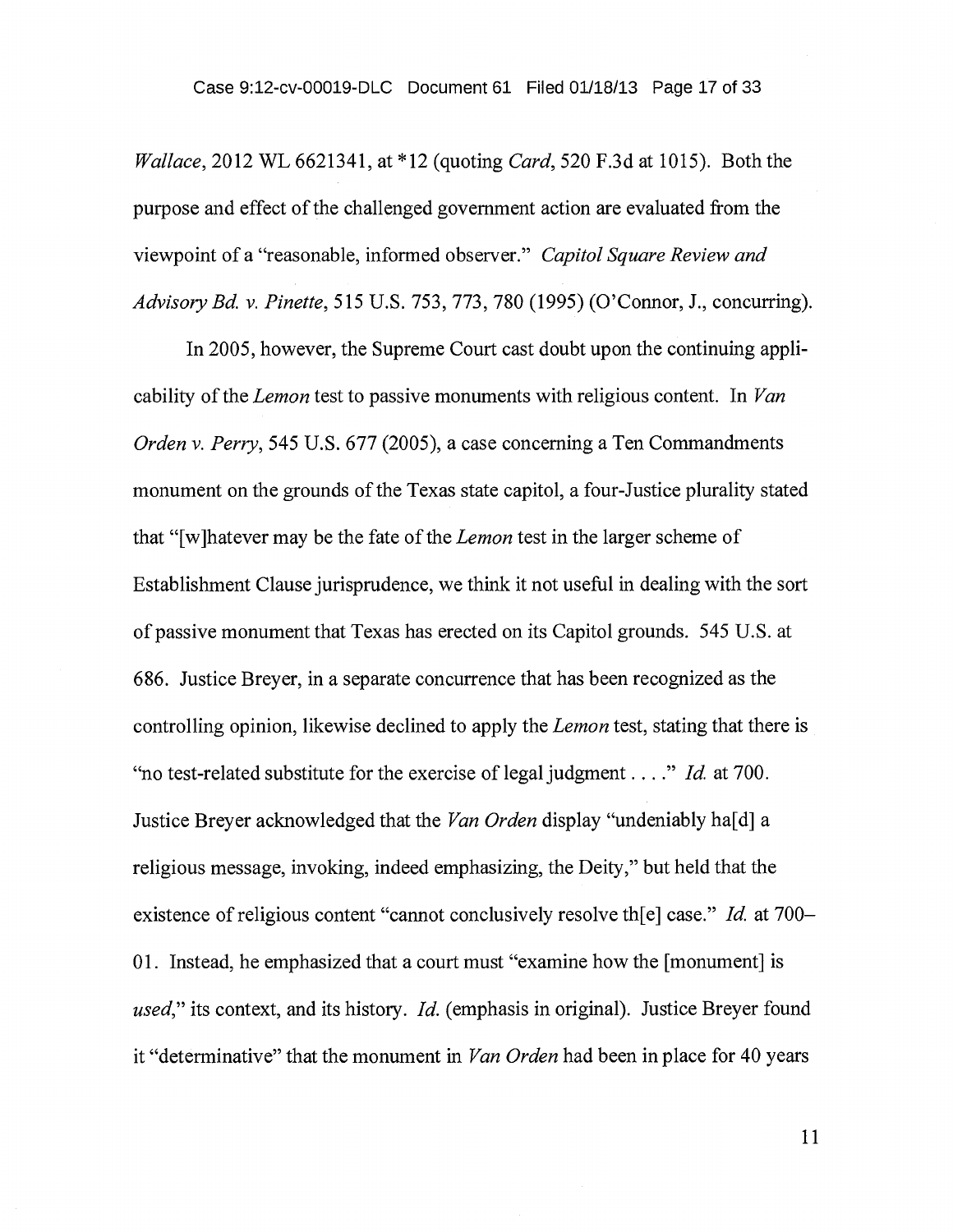without legal challenge, indicating that

few individuals, whatever their system of beliefs, are likely to have understood the monument as amounting, in any significantly detrimental way, to a government effort to favor a particular religious sect, primarily to promote religion over nonreligion, to "engage in" any "religious practic[e]," to "compel" any "religious practic[e]," or to "work deterrence" of any "religious belief."

*Id.* at 702 (quoting *School Dist. of Abington Tp., PA v. Schempp,* 374 U.S. 203, 305 (1963) (Goldberg, J., concurring)). Again quoting from Justice Goldberg's concurrence in *Schempp,* Justice Breyer emphasized that courts must distinguish between a real threat of an establishment of religion and the "mere shadow" of such a threat, finding that with the Decalogue display at issue in *Van Orden,* "we have only the shadow." *Id.* at 704.

The Ninth Circuit has noted that *Van Orden* "establishes an 'exception' to the *Lemon* test" in certain cases involving "'longstanding plainly religious displays that convey a historical or secular message in a non-religious context[,]'" Trunk v. *City of San Diego,* 629 F.3d 1099, 1107 (quoting *Card,* 520 F.3d at 1016), but that the scope of that exception is unclear. In *Card,* which involved a Ten Commandments monument virtually identical to the one considered in *Van Orden,* the Ninth Circuit applied *Van Orden,* while in *Trunk,* which involved a large Latin cross, the Ninth Circuit declined to decide which standard applied, holding that it was immaterial since "both cases guide[d] [them] to the same result." *Trunk,* 629 F.3d at 1107.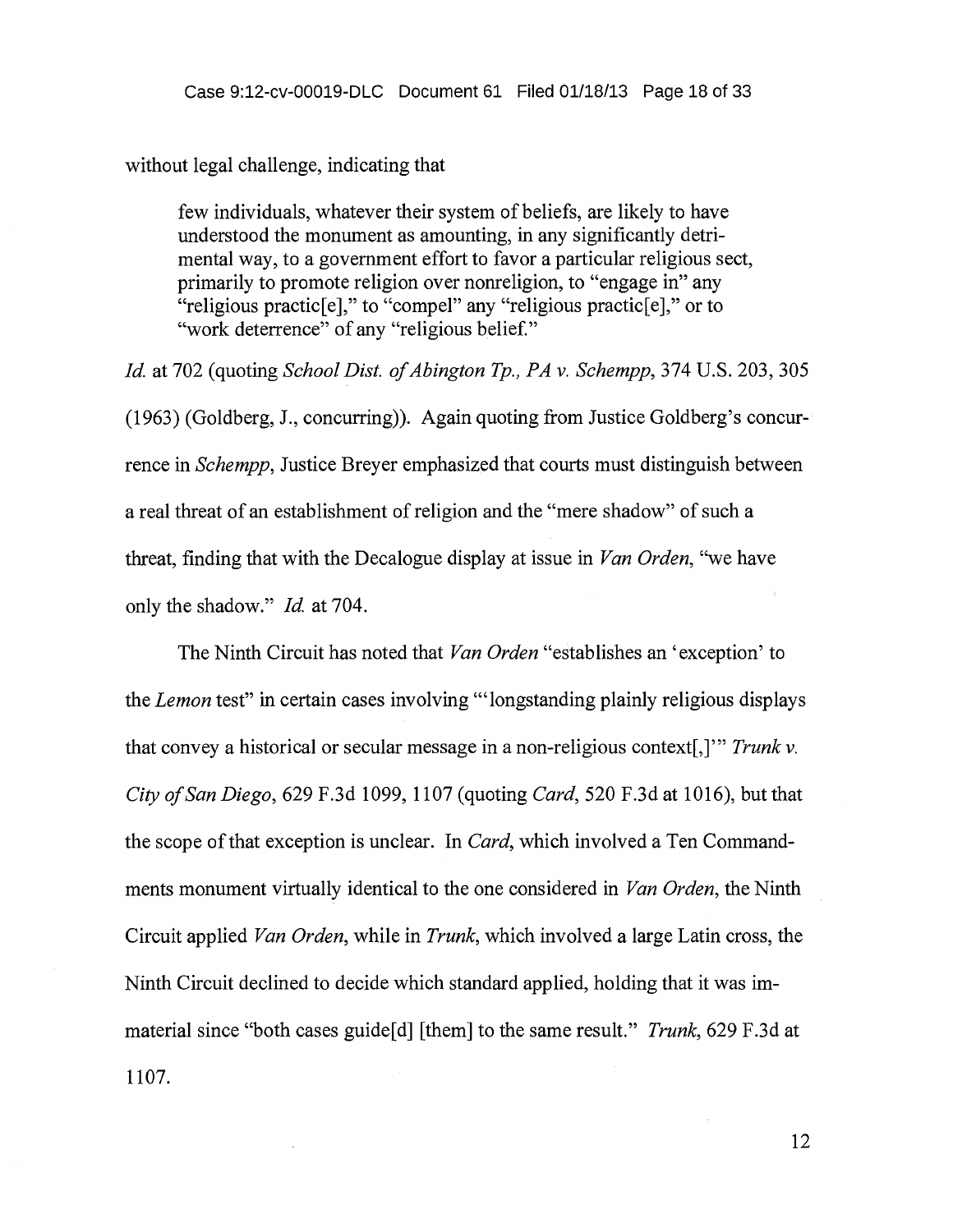## Case 9:12-cv-00019-DLC Document 61 Filed 01/18/13 Page 19 of 33

As discussed more fully below, the statue on Big Mountain is a longstanding monument with both religious content and historical significance, whose present use is principally secular. *Van Orden,* therefore, is instructive in analyzing the situation presented in this case. At the same time, following the Ninth Circuit's guidance in *Trunk,* application of the *Lemon* test also reveals that the Forest Service did not violate the Establishment Clause in renewing the Knights of Columbus's Special Use Permit for the continued display and maintenance of the 60-year old statue. Thus, regardless of which test the court applies here, the Big Mountain Jesus statue passes constitutional muster.

## III. ARGUMENT

## A. Reissuance of the Special Use Permit is Constitutional Under the *Lemon* Test

Under the *Lemon* test as subsequently explained in *Agostini* and *Card,* the action challenged here is constitutional. <sup>12</sup>

 $12$  That the Knights of Columbus is a religious organization does not affect this conclusion. *See Barnes-Wallace,* 2012 WL 6621341, at \*12 (acknowledging religious activities of the Boy Scouts, but finding no Establishment Clause violation); see also Buono v. Norton, U.S. , 130 S. Ct. 1803, 1816 (2010) (privately erected cross on public land was not an attempt to obtain stamp of government endorsement of religion).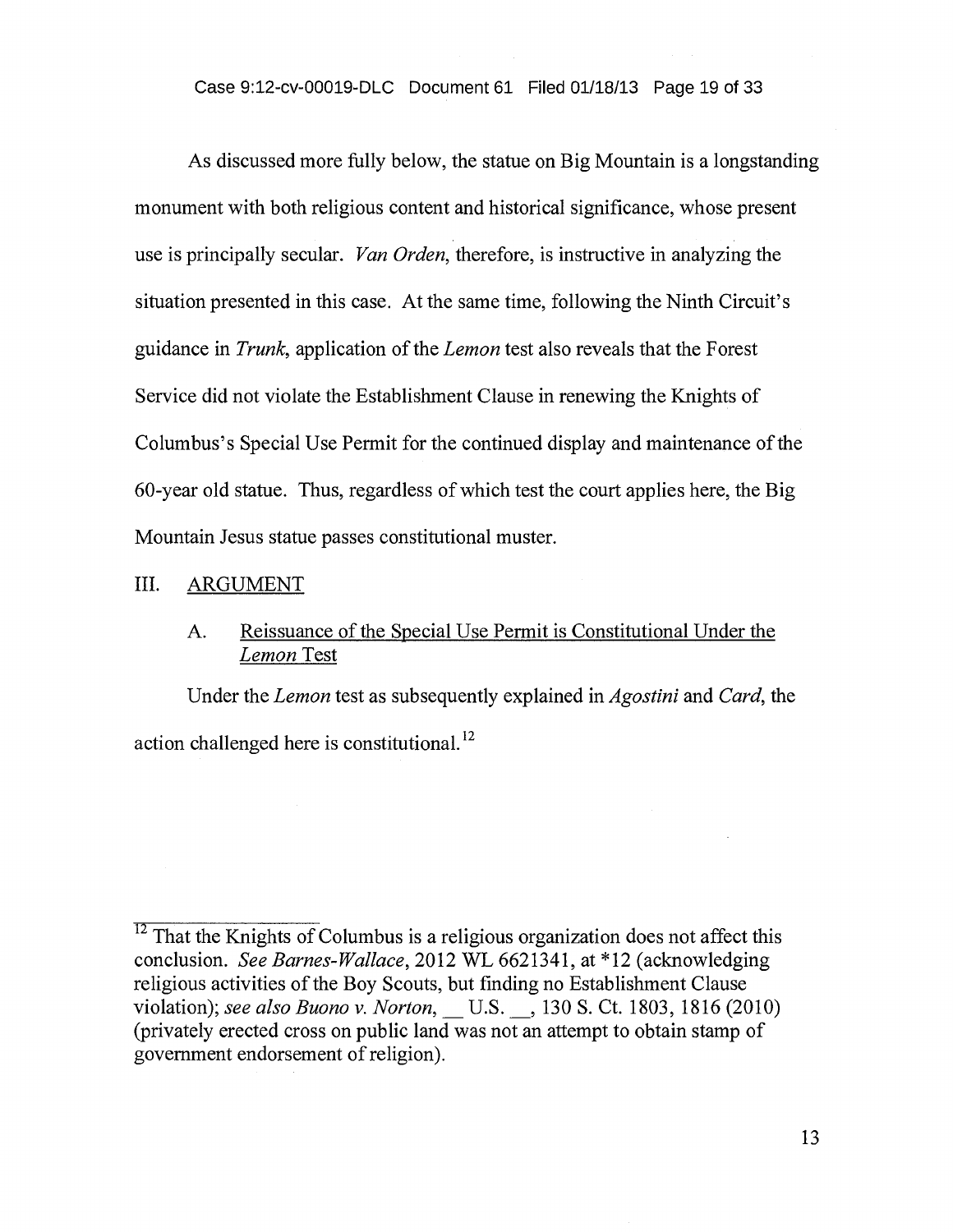## 1. Reissuance of the Special Use Permit does not reflect a religious purpose on the government's part

Under the first prong of the *Lemon test,* it is clear that the government's action in renewing the Special Use Permit had a secular purpose. In renewing the Special Use Permit, the Forest Service merely allowed a private organization to continue to maintain a long-standing, historically significant, privately owned memorial on land leased to another private entity. SUF  $\P$  1, 21. The Forest Service expressly noted that the statue "has been a long standing object in the community since 1953 and is important to the community for its historical heritage." SUF ¶ 11. Under *Lemon,* the Court evaluates the government's purpose through the eyes of a "reasonable observer," *Pinette,* 515 U.S. at 773, who "knows all of the pertinent facts and circumstances surrounding the symbol and its placement, *Buono v. Norton*, U.S. , 130 S. Ct. 1803, 1819–20 (2010). A government action will fail *Lemon's* purpose prong "[o]nly if it is motivated *wholly* by an impermissible purpose," *Am. Family Ass 'n, Inc. v. City & Cnty. of San Francisco,*  277 F.3d 1114, 1121 (9th Cir. 2002) (emphasis in original). If the government's action is motivated "at least in part by [a] secular purpose," then it is constitutionally permissible. *Cholla Ready Mix v. Civish,* 382 F.3d 969, 975 (9th Cir. 2004). Moreover, in reviewing the government's purpose, the Court must be wary of second-guessing the government's motives or assuming an illicit intent. *Buono,*  130 S. Ct. at 1816-18 (Kennedy, J., for the plurality).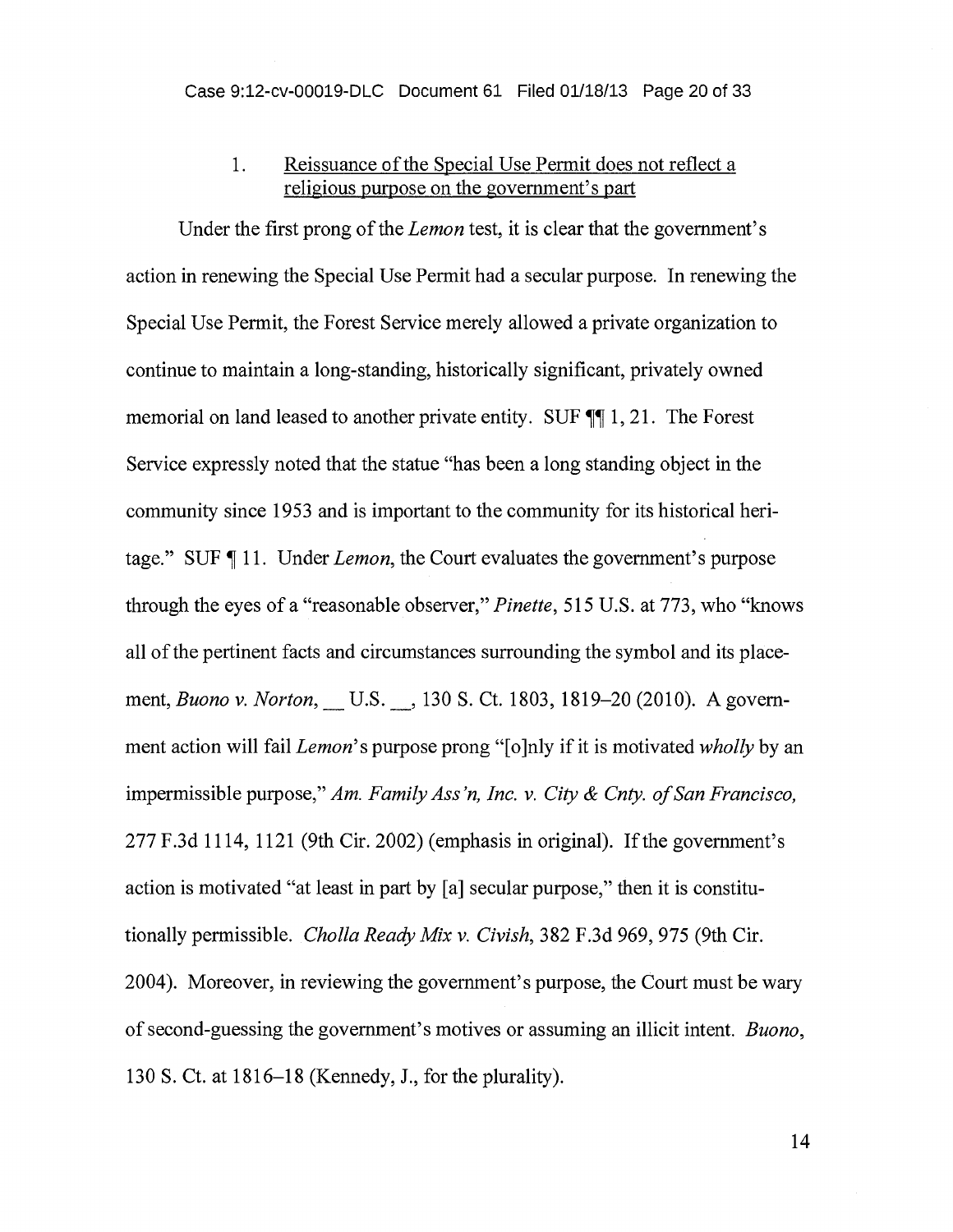Here, it is abundantly clear that the Forest Service's decision to renew the Special Use Permit was not "motivated wholly" (or motivated at all) by an impermissible purpose; rather, the government's action was motivated by an entirely secular purpose, as set forth in the Agency's January 31, 2012 Decision Memo.

The fact that the Knights of Columbus chose to erect a statue of Jesus on land leased from the Forest Service by the Resort operator and on purely secular terms does not convert the Knights of Columbus's purpose into an impermissible *governmental* purpose. *See Barnes-Wallace,* 2012 WL 6621341, at \*12 & n.15 (city lease of property to Boy Scouts does not reflect impermissible government purpose, despite Scouts' religious activities, when city leases property to wide variety of secular organizations). And the fact that the plaque placed at the statue's base in 2010 prominently declares that the monument was privately erected and is privately maintained also argues strongly against any impermissible governmental purpose. *See Van Orden,* 545 U.S. at 681-82 (inscription identifying monument as private gift); *Card,* 520 F.3d at 1020 (display of Ten Commandments on city property does not violate Establishment Clause where, among other things, it bears an inscription identifying it as a private donation).

## 2. Reissuance of the Permit does not reflect government endorsement of religion

In this case, the reasonable observer would be aware that the statue is privately owned and maintained; indeed, the plaque at the base of the statue makes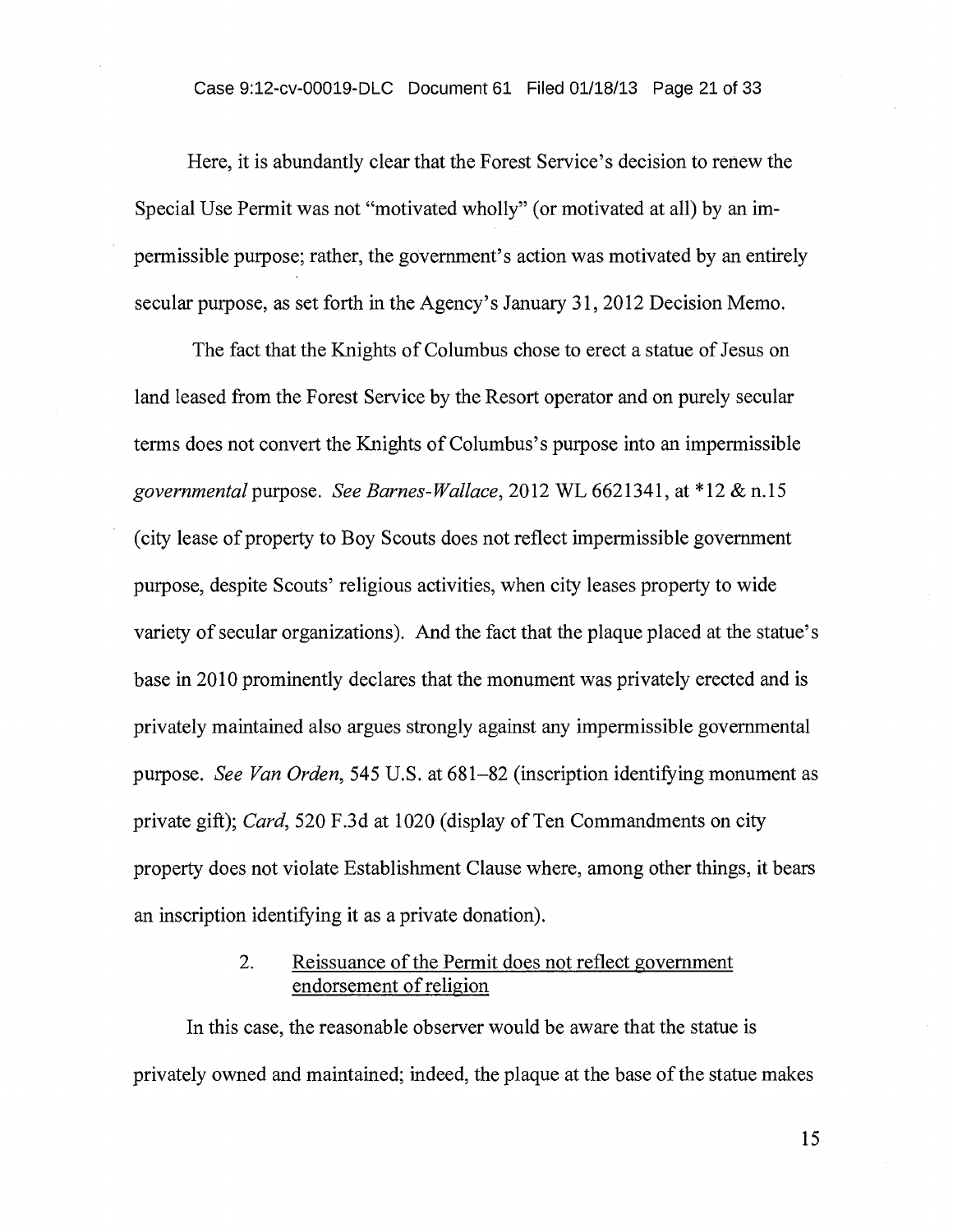that clear. SUF ¶ 21. The reasonable observer would further understand that the statue is located on a ski resort that is a private concession run by a private, forprofit entity. SUF ¶ 1. While there have been some *private* religious observances at the monument, SUF  $\P$  16, 17, no one has alleged — not even the Plaintiff that the Forest Service actively promotes religion at the statue site. SUF  $\P$  20. In fact, no private party has sought to indoctrinate members of the public. Indeed, the statue has not been placed in a location that would be optimal if the government's purpose were religious indoctrination. SUF ¶¶ 4, *5. Cf. Trunk,* 629 F.3d at 1103 (challenged cross "visible from miles away and towers over the thousands of drivers who travel daily on Interstate 5 below").<sup>13</sup> The statue has not been advertised as a place for religious worship. SUF  $\P$  15. The mere fact that some private groups may have included prayer in their events<sup>14</sup> does not support any inference that the government has promoted any religious indoctrination or has otherwise made any endorsement of religion. *See Barnes-Wallace,* 2012 WL 6621341, at \*2, \*3, \*12 (no indoctrination where city leased public land to Boy Scouts for

 $13$  By way of contrast, the current Resort president was not even aware of the statue until several months after he started work there. Smith Report at 9.

<sup>&</sup>lt;sup>14</sup> For instance, there have been anecdotal reports of religious services from time to time at the statue, SUF  $\P$  17; Smith Report at 10–11, 13–14, and one of the pastors interviewed by the Federal Defendants' expert historian briefly conducted services himself, until poor attendance and uncertain weather convinced him to abandon them, SUF ¶ 17; Smith Report at 14-15. Two other local pastors who were inter- (Footnote continued)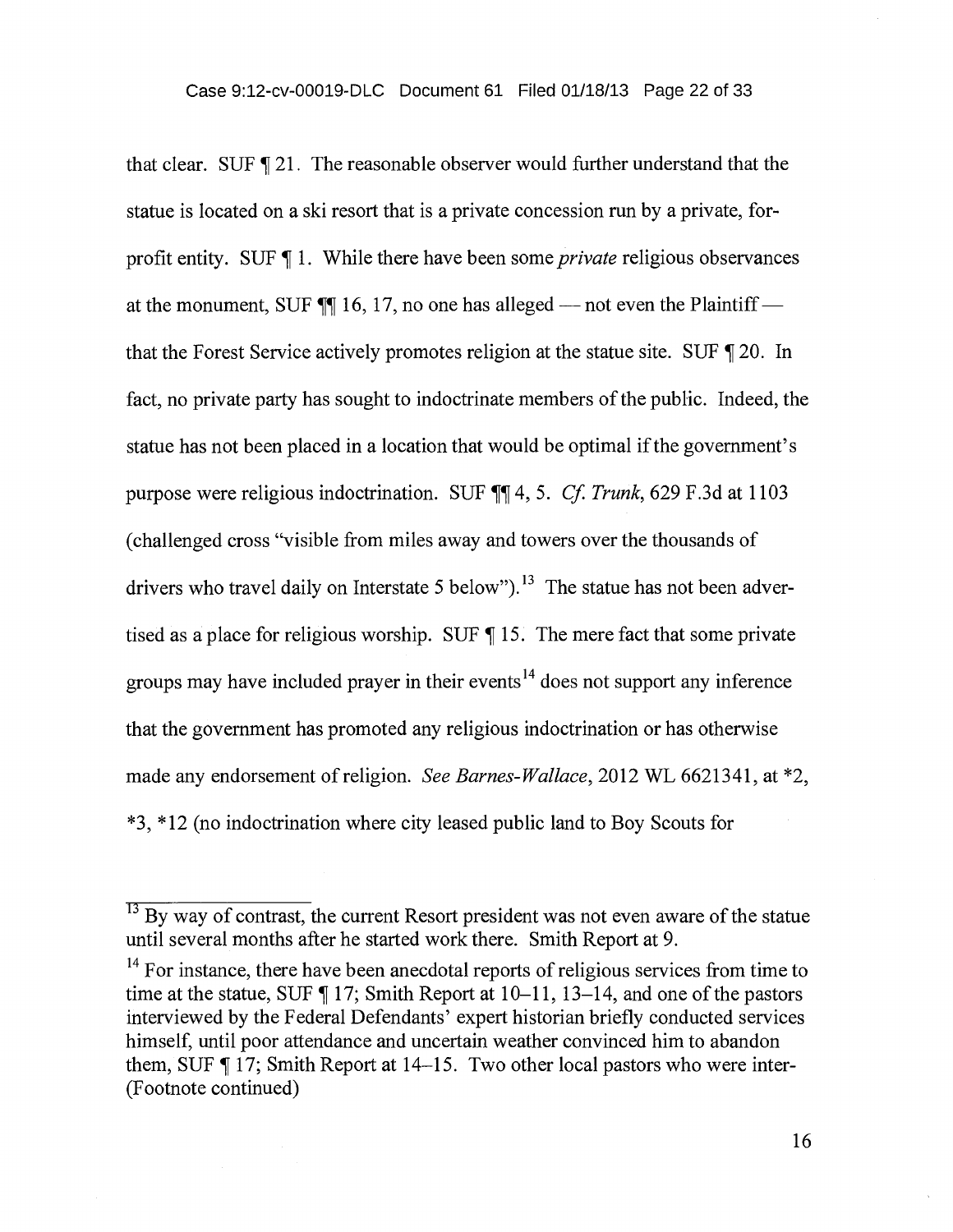activities including religious observances).

This is not a case where an object with religious import is placed in the classroom, where it could be seen as an effort to indoctrinate impressionable or immature minds. *See Van Orden,* 545 U.S. at 690-91 (Rehnquist, C.J., for the plurality) (distinguishing *Stone v. Graham,* 449 U.S. 39,41-42 (1980) (striking down law requiring Decalogue displays in classrooms)); *id.* at 703 (Breyer, J., concurring) (drawing same distinction). Rather, this case involves a statue located in a privately operated resort to which people choose to come for recreation and enjoyment of the outdoors. It is therefore more like the display upheld in *Van Orden* — a purely passive monument display, located in an area to which people may choose to come or not, which therefore does not reflect any government endorsement of religion. *See* 545 U.S. at 691 (Rehnquist, C.J., for the plurality); *id.* at 703 (Breyer, J., concurring). Indeed, the statue on Big Mountain — placed behind a copse of trees in a privately operated ski resort, SUF ¶ *5 —* is even more innocuous than the Decalogue display in *Van Orden,* located on the state capitol plaza, *Van Orden,* 545 U.S. at 706 (App. A, photo). And the statue is certainly not located within or near any federal buildings. *See id.* at 688-89 (Rehnquist, C.J.) (noting placement of Decalogue depictions in numerous federal buildings in the

viewed stated that they conducted services elsewhere on Big Mountain. *Id.* at 15.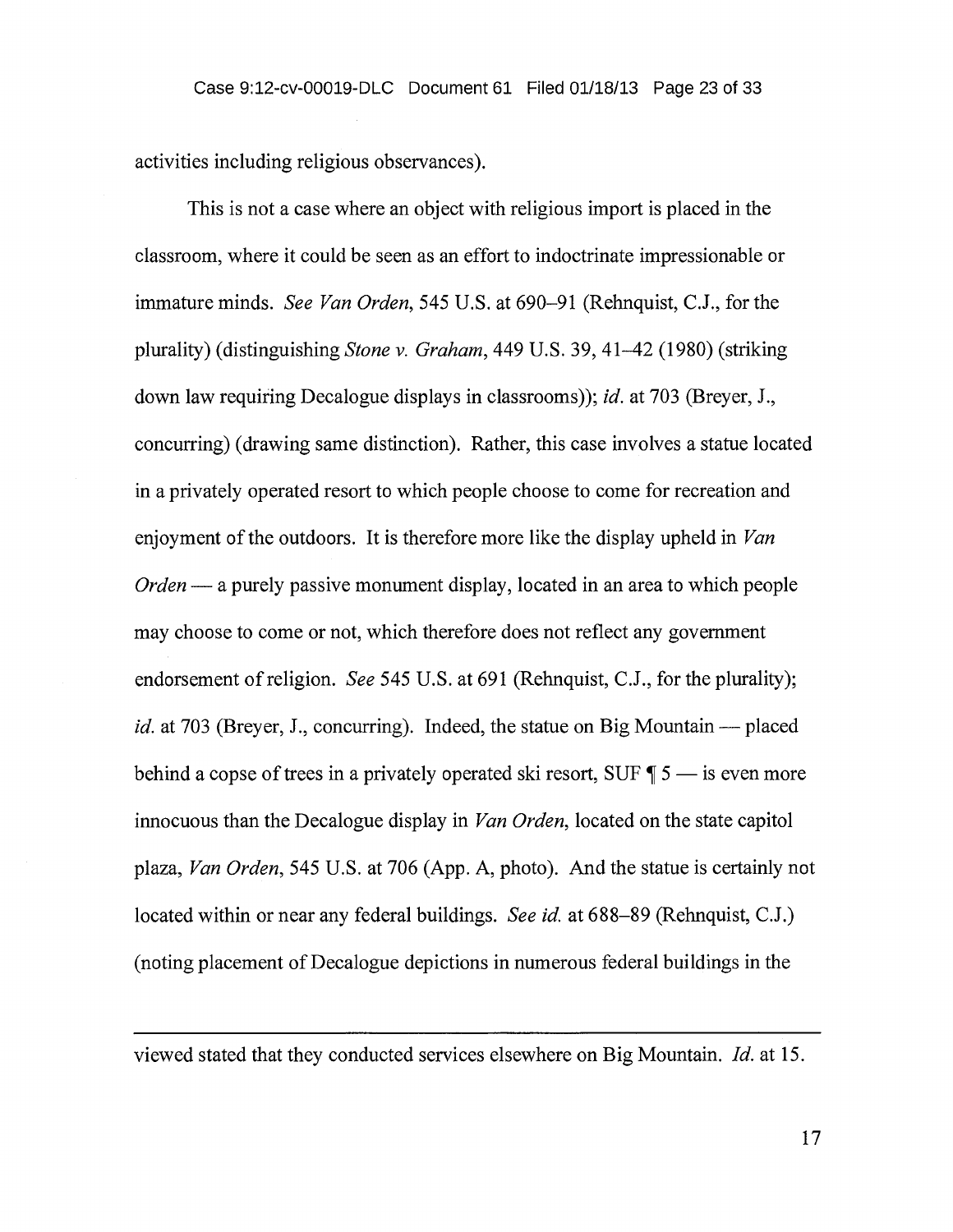Nation's capital, including the Supreme Court building).

## 3. Reissuance of the Permit does not create excessive government entanglement with religion

It is undisputed that the statue is privately maintained. SUF ¶ 1. There is consequently no basis for concluding that the statue creates *any —* much less *excessive —* government entanglement in religion. Indeed, in a case where the City of San Diego leased city-owned land to the Boy Scouts for their ongoing activities, the Ninth Circuit declined to find any such entanglement. *Barnes-Wallace,* 2012 WL 6621341, at \*12. A similar conclusion is compelled in this case: a privately owned and maintained statue on privately leased land does not create excessive government entanglement with religion.

## B. Reissuance of the Special Use Permit is Constitutional Under the *Van Orden* Test

Under *Van Orden,* a monument may withstand an Establishment Clause challenge, even if it has plainly religious content, if the monument's use, context, and history demonstrate that the government is not using that monument to send a religious message. 545 U.S. at 701. The monument's message need not be *completely* nonreligious. As both the plurality and concurring opinions in *Van Orden* observed, many monuments and other artifacts on the American cultural landscape partake of both the religious and the secular. 545 U.S. at 688-90 (Rehnquist, C.J., for the plurality); *id.* at 700-01 (Breyer, J., concurring). And "the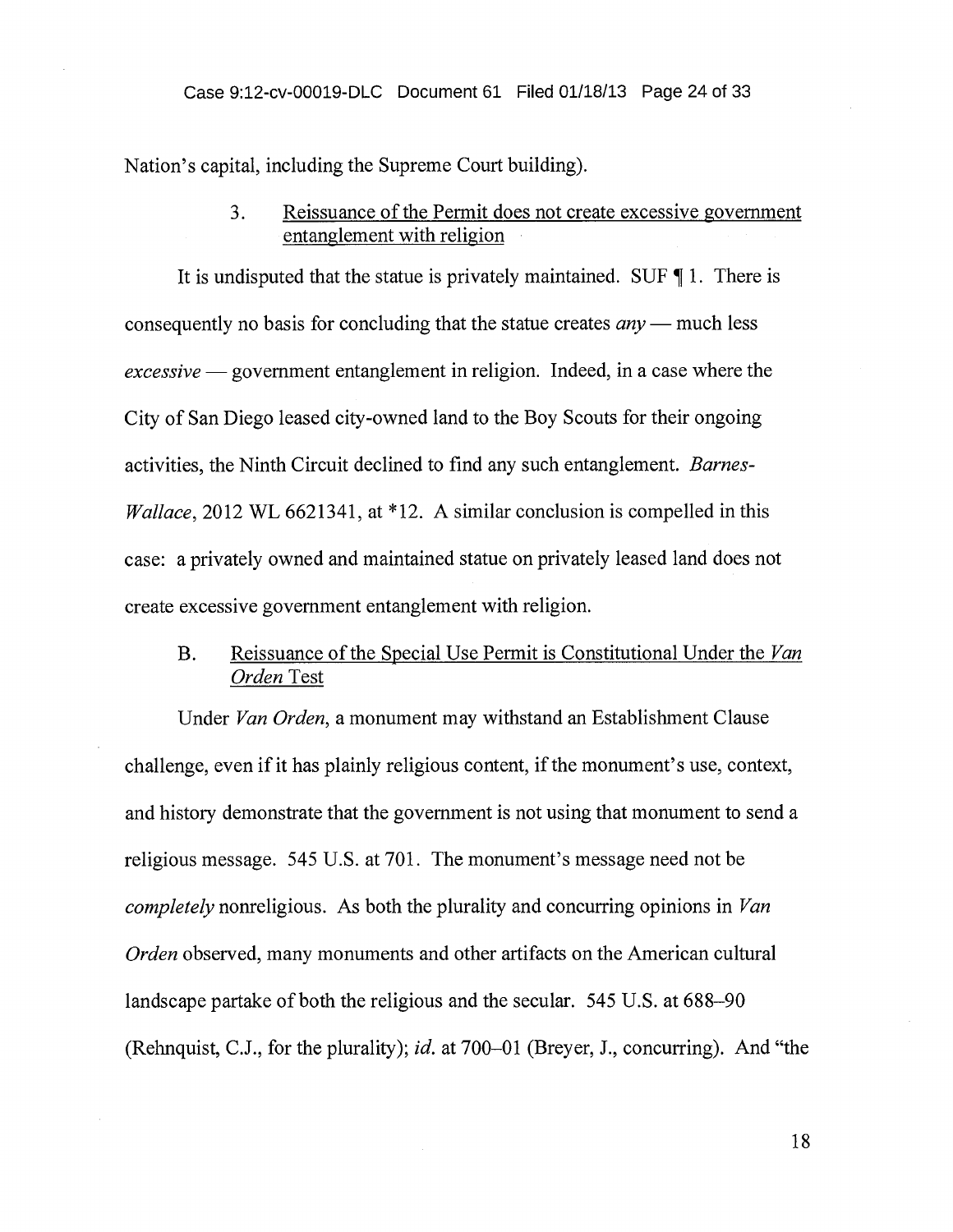Establishment Clause does not compel the government to purge from the public sphere all that in any way partakes of the religious." *Van Orden,* 545 U.S. at 690 (Rehnquist, C.J.); *Buono,* 130 S. Ct. at 1818 (the Establishment Clause "does not require eradication of all religious symbols in the public realm") (Kennedy, J., for plurality). Here, although the statue of Jesus on Big Mountain depicts a religious figure, the statue's use, history, and context support a broader view of its significance — one that does not violate the Establishment Clause.

#### 1. The statue has long been used as a secular landmark

Throughout the statue's life, its secular uses have predominated over any religious uses. SUF  $\P$  18. The statue has been the setting of a wide variety of events staged by civic and other groups, including the Boy Scouts, other youth groups, and veterans' associations, and for private affairs, including weddings. SUF ¶ 16. It has most frequently served as a convenient and easily identifiable rendezvous point, site for photo opportunities, and object of playful fun. SUF  $\P$  18. When religious observances have been held on Big Mountain, they have often been hosted in areas other than at the statue, which has not been advertised as a place of worship. SUF  $\P$  15. But even those religious observances held from time to time at the statue do not support the conclusion that display of the statue is unconstitutional. *See Card,* 520 F.3d. at 1020 (presence of clergy at dedication of Decalogue display does not undermine monument's constitutionality).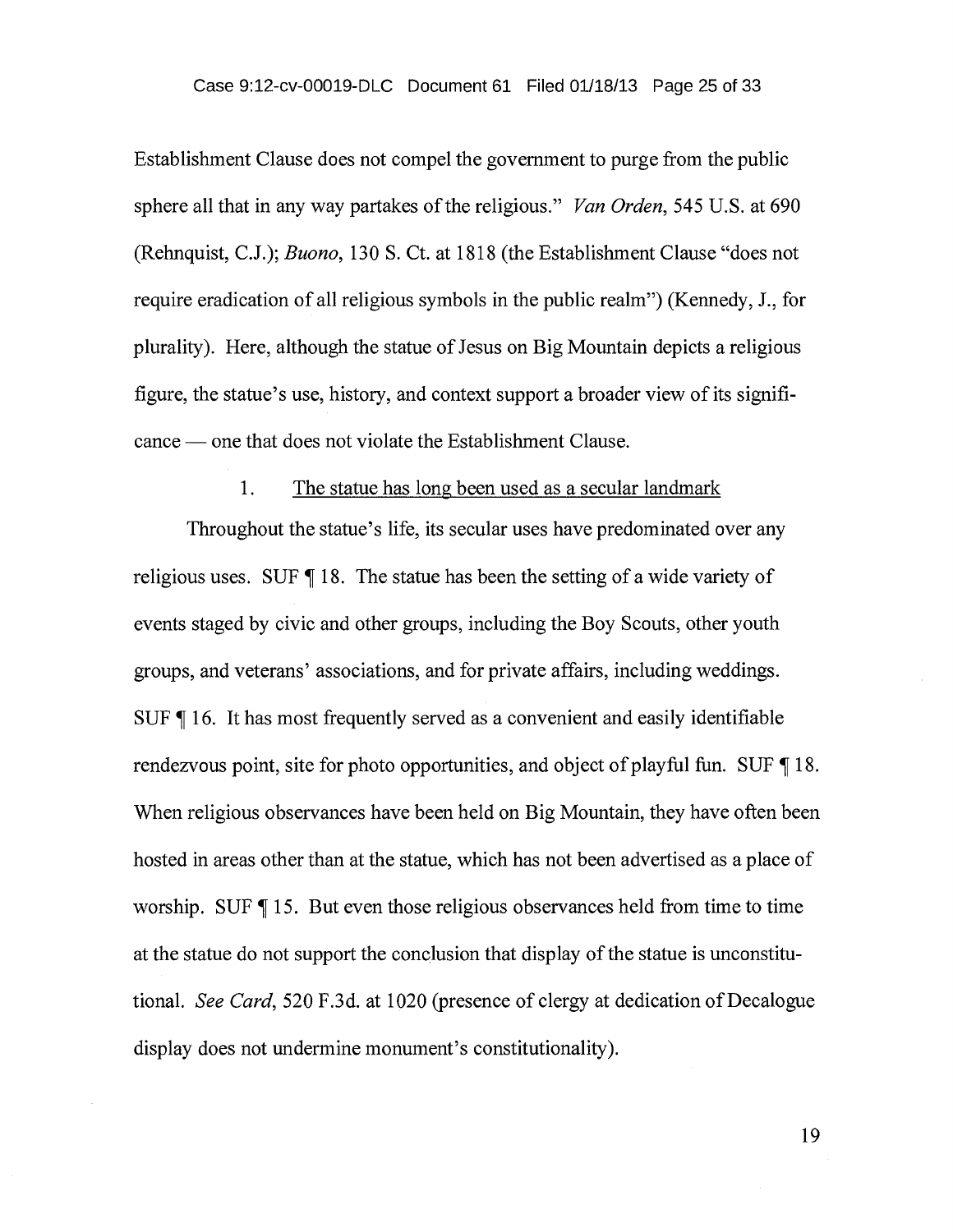## 2. The statue's historical significance predominates over its religious content

The Big Mountain statue "has been a long standing object in the community since 1953 and is important to the community for its historical heritage." SUF 11. From the standpoint of individuals in the community, the statue has long been part of the fiber of the Big Mountain Resort because of its historic, not religious, identity. SUF ¶ 19. Many individuals have fond memories of the statue as a historic landmark, a meeting place, or spot marking a beautiful vista. *Id.*  Moreover, the monument has been the focus of a variety of nonreligious activities. SUF ¶¶ 16,18. Thus, the statue's history bespeaks an intrinsic value quite apart from any religious content.

The statue has further secular significance to the larger community as a whole. As described in the documents in the administrative record supporting the Forest Service's NHPA analysis, the statue is associated strongly with the early days of the Resort, with the development of Big Mountain and the town of Whitefish, and with the transition of the local economy from resource extraction to tourism. SUF ¶¶ 11-14, 19. As the Forest Service understood when it decided to renew the Special Use Permit, the statue has long been part of the identity of Big Mountain and is one of the few historic remnants of the Resort's early days. SUF  $\P$ [ 12–14. As such, it reflects the evolution of Whitefish from a lumber town to a tourist center. SUF ¶ 14. As the Montana State Historic Preservation Officer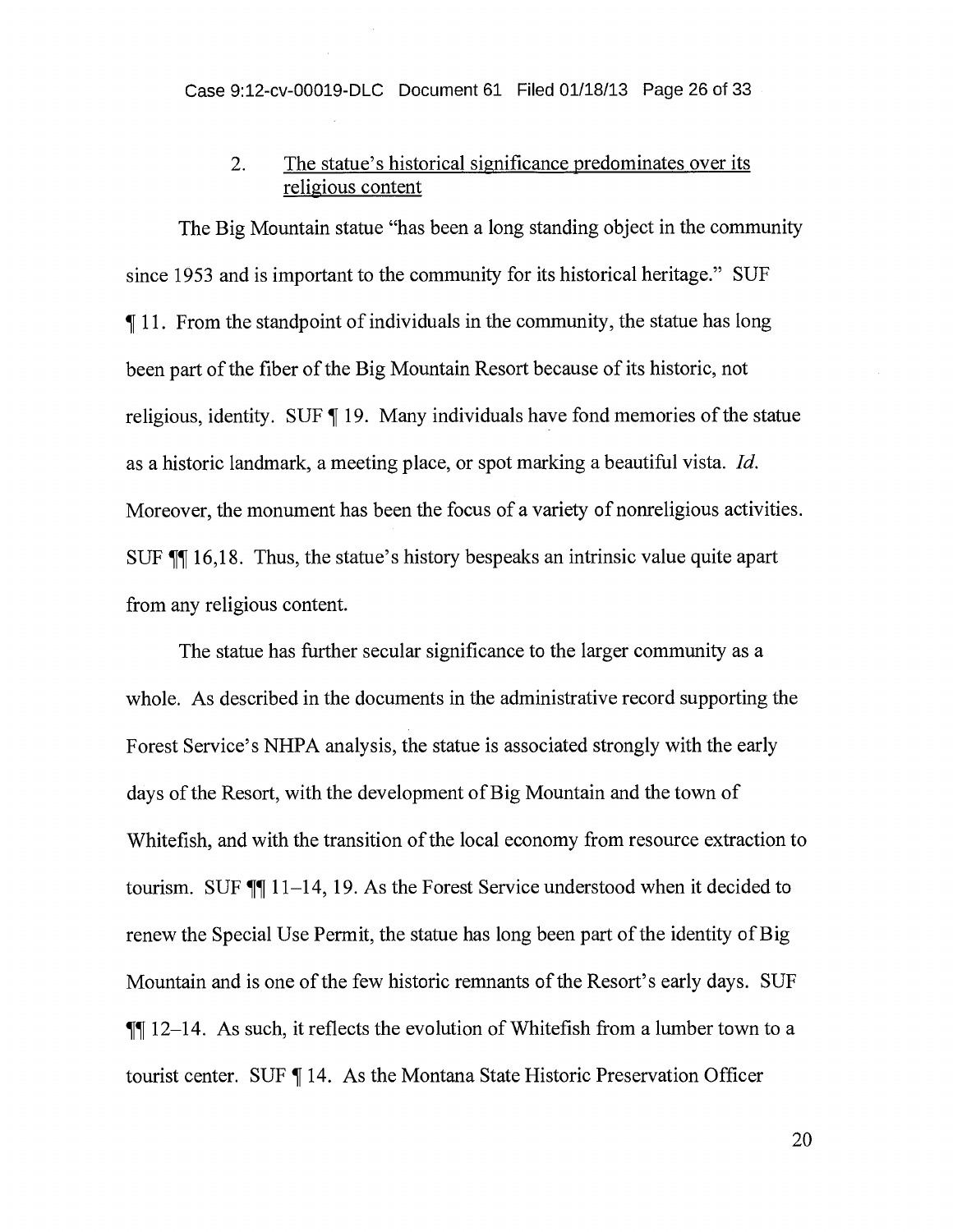agreed, the statue is a "local landmark" and a "historic part of the resort," SUF 1113, which qualities have nothing to do with the statue's religious content. The statue thus has secular meaning in addition to any religious import.

Because the statue has independent secular value, reissuance of the Special Use Permit is constitutionally sound. "Simply having religious content or promoting a message consistent with a religious doctrine does not run afoul of the Establishment Clause," *Van Orden,* 545 U.S. at 690 (Rehnquist, C.J.), and "the Establishment Clause does not compel the government to purge from the public sphere all that in any way partakes of the religious." *Id.* at 699 (Breyer, J.). Indeed, a contrary view would not only be "inconsistent with our national traditions, but would also tend to promote the kind of social conflict the Establishment Clause seeks to avoid." *Id.* 

#### 3. The statue's context does not promote a religious message

The context in which the statue is displayed further underscores its predominantly secular nature. No one could possibly mistake the statue's location for a religious setting. Indeed, its location is not well suited to religious observance or even contemplation, situated as it is near an active ski run during the winter and not directly served by any hiking trails during the summer. SUF ¶ 5. And while one individual recalls holding sporadic religious services at the statue in 1999 or 2000, they were discontinued precisely because the statue's location is a poor site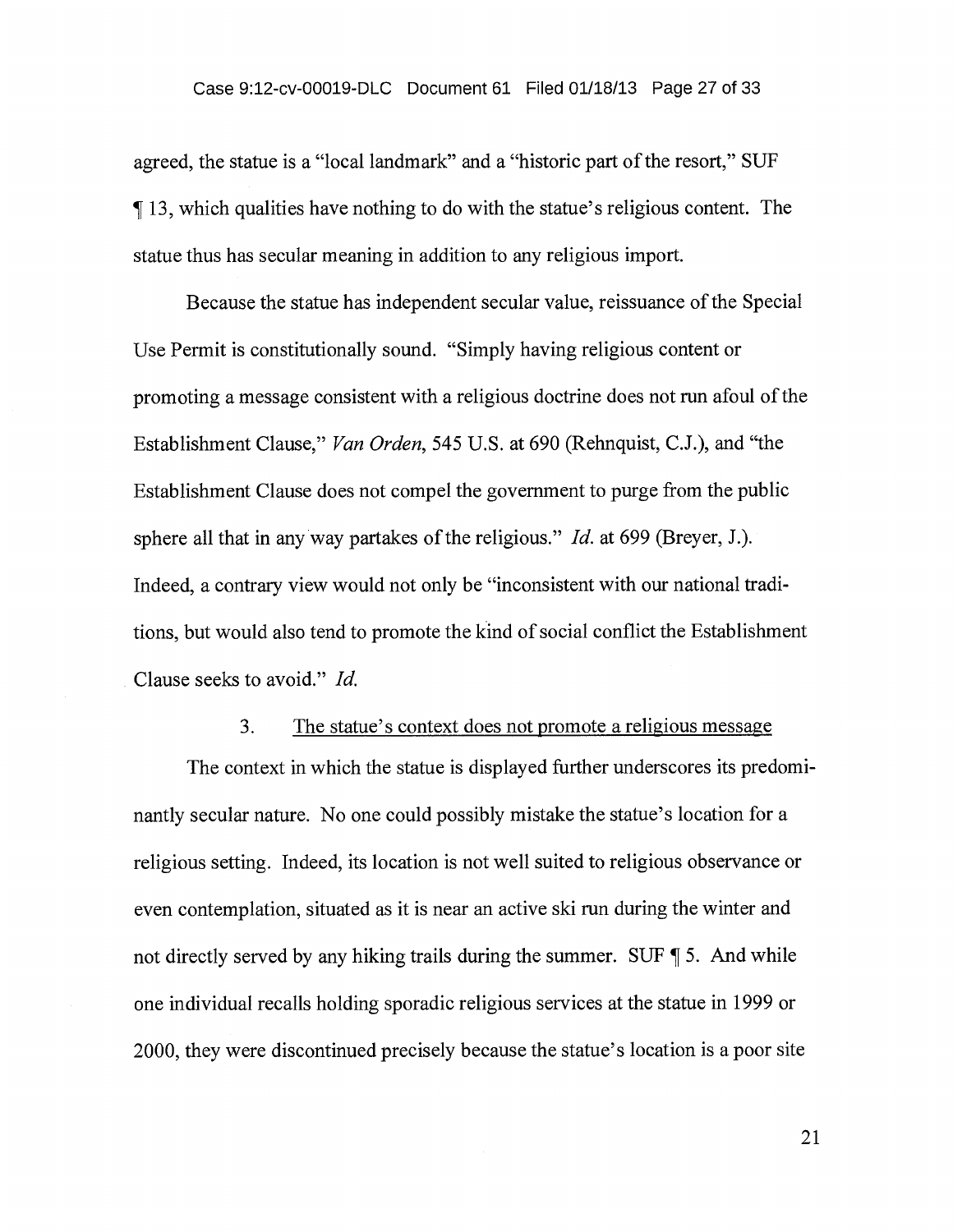for religious observances: an exposed mountainside affected by uncertain and often inclement weather. SUF ¶ 17. Moreover, there are no surrounding objects that reinforce the statue's religious content, and there are no seats or other accommodations to encourage contemplation or veneration of the statue. *See Card,* 520 F.3d at 1021 (monument's poor setting for prayer or contemplation suggests a nonreligious message). It simply stands in isolation, off to the side of a ski run, a well-loved reminder for locals of the mountain's early days.

The fact that nothing in the statue's setting encourages or reinforces a religious message further underscores that the government, in allowing the continued display of this private statue on leased land, is not sending a religious message. The mere fact that a private party has placed a solitary religious symbol on government land should not be seen as "an attempt to set the *imprimatur* of the state on a particular creed." *Buono,* 130 S. Ct. at 1816; *see also Access Fund v. U.S. Dept. of Agric.,* 499 F.3d 1036, 1046 (9th Cir. 2007) ("the Establishment Clause does not bar the government from protecting an historically and culturally important site simply because the site's importance derives at least in part from its sacredness to certain groups") (quoting *Cholla Ready Mix,* 382 F.3d at 977).

## 4. The statue has stood unchallenged for nearly 60 years

Finally, the fact that no one (until now) has challenged the statue in the almost 60 years since it was placed on Big Mountain suggests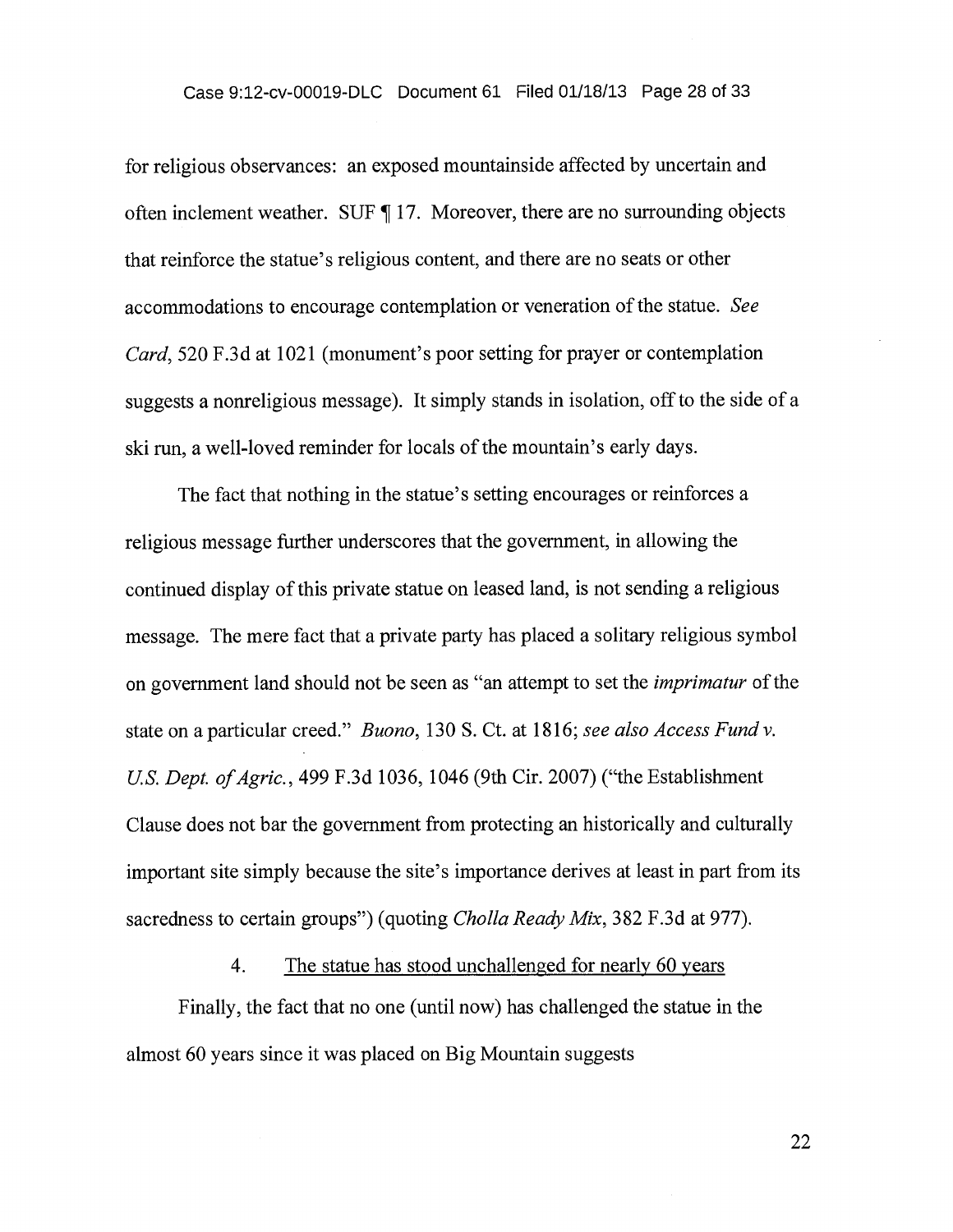more strongly than can any set of formulaic tests that few individuals, whatever their system of beliefs, are likely to have understood the monument as amounting, in any significantly detrimental way, to a government effort to favor a particular religious sect, primarily to promote religion over nonreligion, to "engage in" any "religious practic[e]," to "compel" any "religious practic[e]," or to "work deterrence" of any "religious belief."

*Van Orden* at 702 (quoting *Schempp,* 374 U.S. at 305 (Goldberg, J., concurring)). While the Plaintiff has certainly taken issue with the statue in this litigation, the opinion of one affected person<sup>15</sup> that this privately owned statue, on privately leased land, represents a government establishment "of Christianity in general, and Roman Catholicism, in particular," Compl., ECF No. 1 ¶ 49, does not determine the statue's message.

Justice Breyer in *Van Orden* found "determinative" the 40-year period in which the Ten Commandments monument at issue in that case had stood unchallenged. 545 U.S. at 702. For the same reasons, the nearly six decades that the Big Mountain Jesus has stood without challenge ought to be determinative here, too. *See also Buono,* 130 S. Ct. at 1817 (cross had stood for nearly seven decades prior to challenged legislative enactment); *Card,* 520 F.3d at 1021 (no complaints surfaced until monument had been in place for 30 years); *cf. McCreary v. Am. Civil Liberties Union,* 545 U.S. 844, 851-58 (2005) (citing protracted

 $\frac{15}{15}$  Plaintiff has put forward only one individual who has alleged injury from unwanted exposure to the statue. *See* Declaration of William A. Cox, ECF No. 46.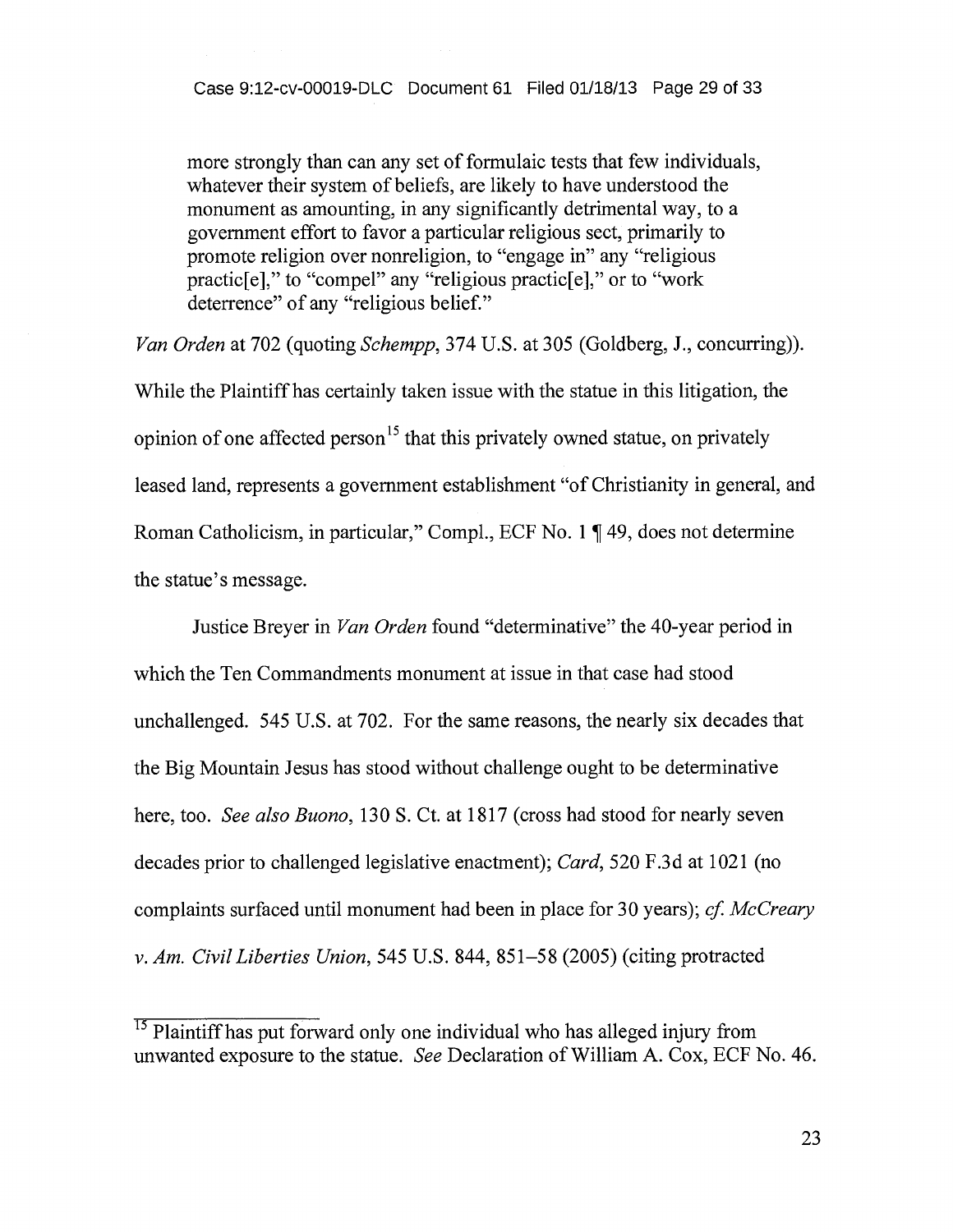litigation and attempts to defend Ten Commandments displays in county courthouses); *Trunk*, 629 F.3d at 1102–05 (reciting decades of litigation over cross atop Mt. Soledad in Southern California).

#### IV. CONCLUSION

The statue that Plaintiff belatedly challenges in this case has stood on Big Mountain for nearly 60 years, the object of religious import for some, but the object of simple affection and nostalgia for many more. There may be instances in which a religious symbol on public land can only be seen as government endorsement of a religious message, but this is not that case, and the "mere shadow" of an Establishment Clause threat is not enough to support a constitutional challenge. *Van Orden,* 545 U.S. at 704.

The First Amendment does not prohibit practices which by any realistic measure create none of the dangers which it is designed to prevent and which do not so directly or substantially involve the state in religious exercises or in the favoring of religion as to have meaningful and practical impact. It is of course true that great consequences can grow from small beginnings, but the measure of constitutional adjudication is the ability and willingness to distinguish between real threat and mere shadow.

*Schempp,* 374 U.S. at 308 (Goldberg, J., concurring), quoted in *Van Orden,* 

545 U.S. at 704 (Breyer, J., concurring).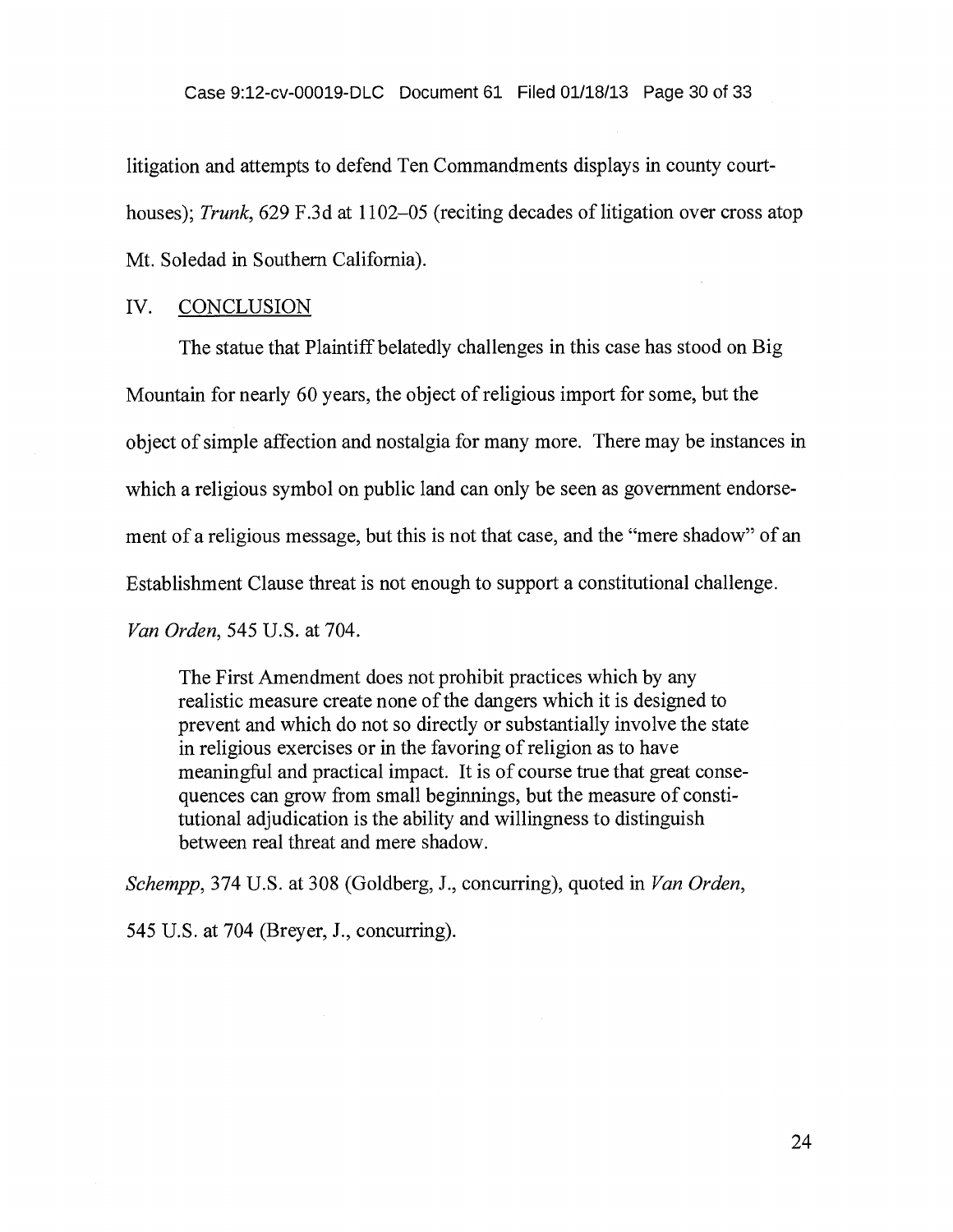For these sound reasons, the Federal Defendants respectfully urge the Court

to grant their motion for summary judgment.

Respectfully submitted,

DATED: January 18, 2013 IGNACIA S. MORENO

Assistant Attorney General Environment & Natural Resources Division

*is/David B. Glazer*  DAVID B. GLAZER Natural Resources Section Environment & Natural Resources Division United States Department of Justice 301 Howard Street, Suite 1050 San Francisco, California Tel: (415) 744-6491 Fax: (415) 744-6476 E-mail: David.Glazer@usdoj.gov

*Attorneys for Federal Defendants* 

OF COUNSEL Alan J. Campbell Office of General Counsel U.S. Department of Agriculture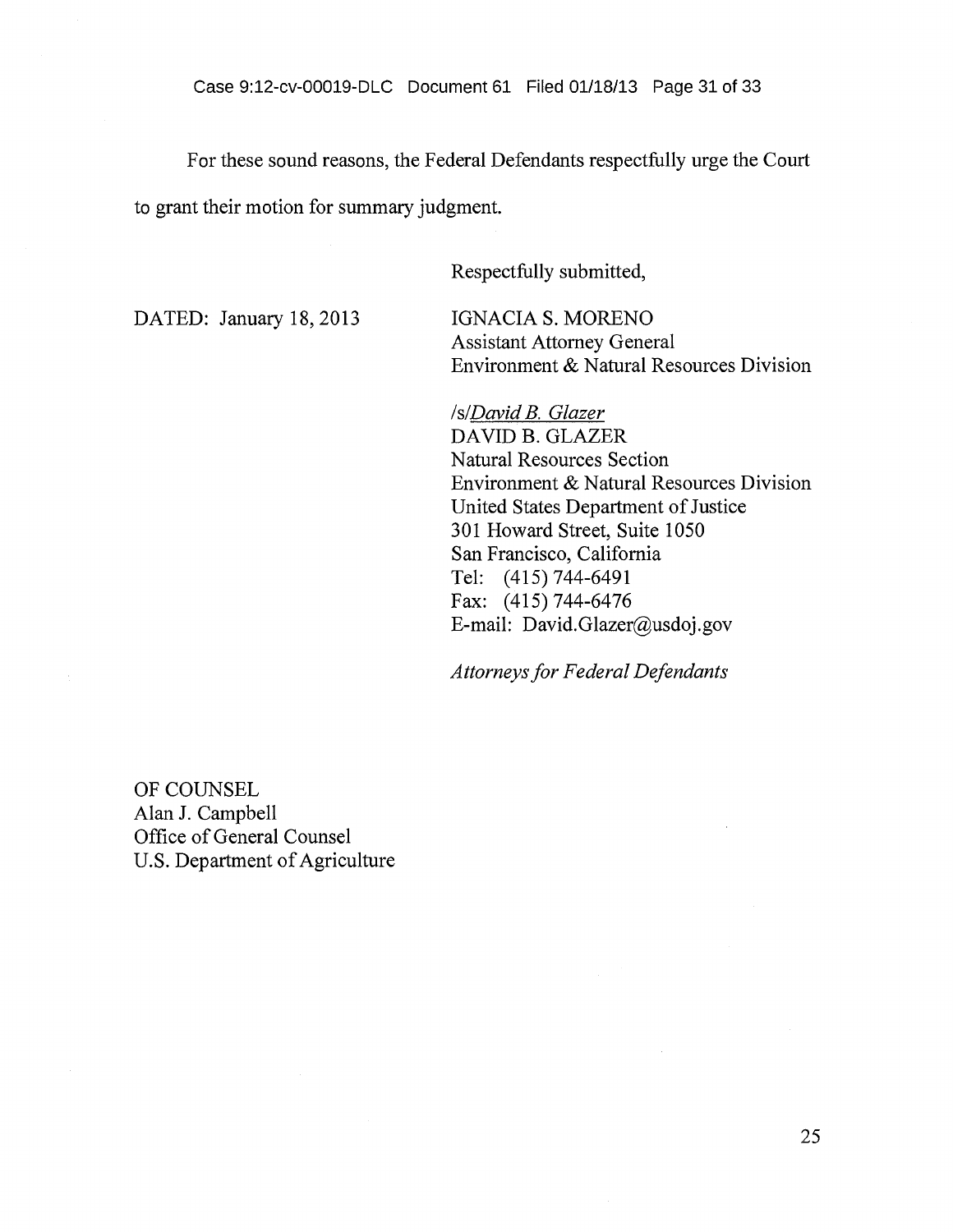## CERTIFICATE OF COMPLIANCE WITH LOCAL RULE 7.1(d)(2)(E)

I hereby certify that the foregoing document was prepared with Microsoft Word using Times New Roman 14-point proportionally spaced font. The document contains 6,049 words, including headings, quotations, and footnotes, but excluding the caption pages, tables, this Certificate of Compliance, the Certificate of Service, and signature blocks. That word count was given by the word-count feature of the Microsoft Word program with which this document was created.

I declare under penalty of perjury that the foregoing is true and correct.

Dated: January 18, 2013 /s/*David B. Glazer* 

David B. Glazer